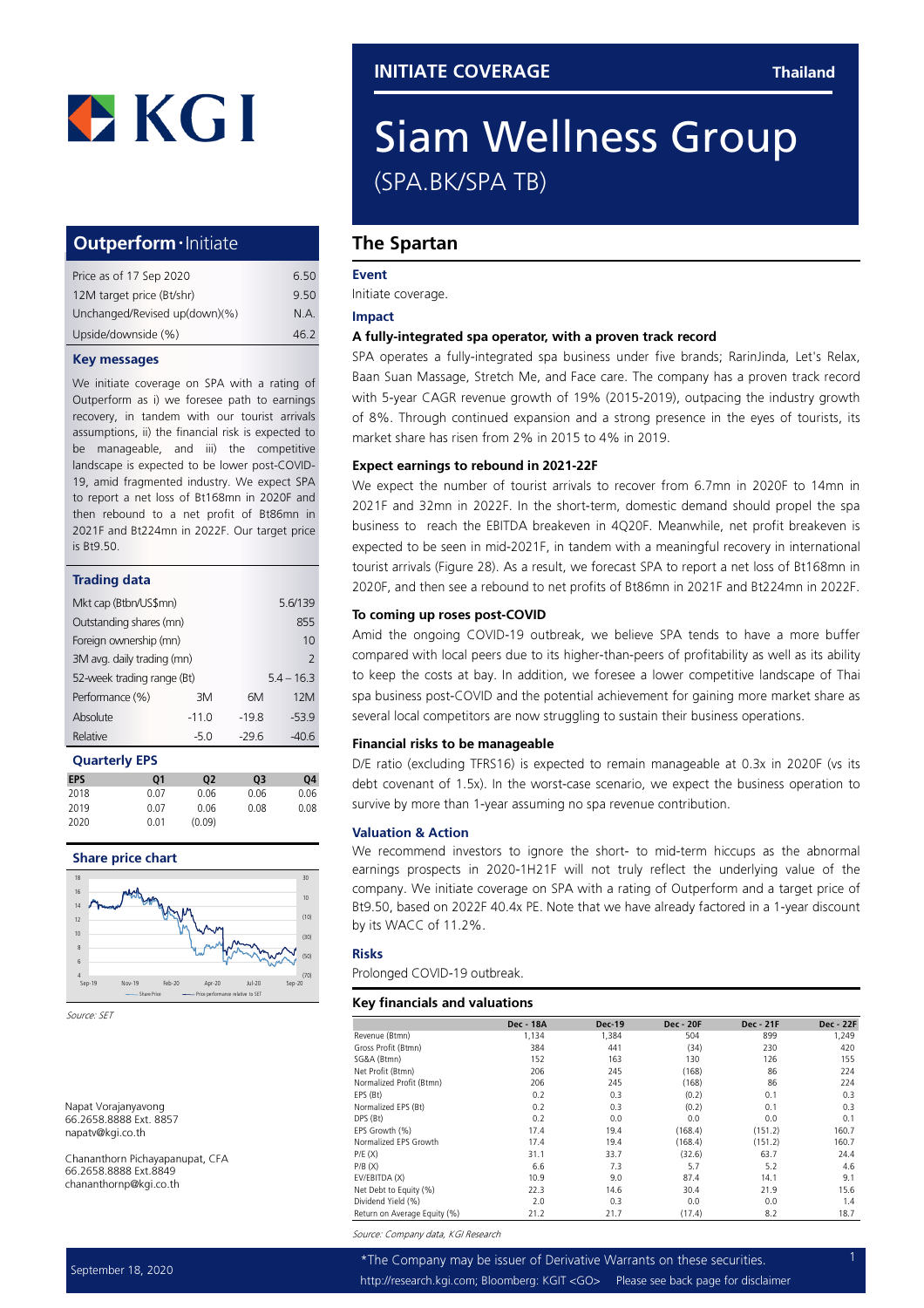#### Key investment themes

#### Path to recovery

SPA's earnings visibility should continue to see a path to recovery as we expect the number of international tourist arrivals to recover from 6.7mn in 2020F to 14mn in 2021F and 32mn in 2022F coupled with the company's attempt to focus more on domestic demand. We also believe its key customers (e.g. China, Hong Kong, and Taiwan) are from the key countries expected to be in the anticipated travel bubble from 2021F onwards. Overall, we recommend investors to look beyond the short- to mid-term earnings hiccups as the abnormal earnings prospects in 2020-1H21F will not truly reflect the long-term underlying value of the company as well as the potential long-term growth after the COVID-19 outbreak.

#### Earnings visibility

Figure 1: Key assumptions

We expect SPA to report a net loss of Bt168mn in 2020F (vs 1H20 net loss of Bt76mn), and then rebound to net profits of Bt86mn in 2021F and Bt224mn in 2022F. The key pressure in 2020F would be the business interruptions during 2Q20 (Figure 4). However, earnings momentum is expected to improve from 3Q20F onwards given: i) easing of the local lockdown since June 2020, ii) cost savings leading to lower EBITDA breakeven threshold (Figure 12), and iii) attempt to focus on domestic demand by launching promotional campaigns as well as raising brand awareness.

Overall, we expect EBITDA breakeven to be seen in 4Q20F, while net profit breakeven should be reached in mid-2021F, in tandem with a meaningful recovery in international tourist arrivals.

|                                | 2017 | 2018  | 2019  | 2020F   | 2021F   | 2022F |
|--------------------------------|------|-------|-------|---------|---------|-------|
| Total core revenue (Bt mn)     | 948  | 1,134 | 1,384 | 504     | 899     | 1,249 |
| Revenue from sales             | 87   | 87    | 90    | 81      | 110     | 132   |
| Revenue from services          | 861  | 1,047 | 1,293 | 423     | 790     | 1,117 |
| Growth of total revenue (%)    | 30.7 | 19.7  | 22.0  | (63.5)  | 78.3    | 38.9  |
| Growth of sales revenue (%)    | 20.8 | 0.9   | 3.4   | (10.0)  | 35.0    | 20.0  |
| Growth of services revenue (%) | 31.8 | 21.6  | 23.5  | (67.3)  | 86.6    | 41.5  |
| Total gross margin (%)         | 34.6 | 33.9  | 31.9  | (6.7)   | 25.6    | 33.6  |
| Gross margin from sales (%)    | 36.8 | 45.6  | 48.7  | 52.0    | 55.0    | 60.0  |
| Gross margin from services (%) | 34.4 | 32.9  | 30.7  | (18.0)  | 21.5    | 30.5  |
| SG&A-to-sales (%)              | 13.8 | 13.4  | 11.7  | 25.8    | 14.0    | 12.4  |
| Net profit (Bt mn)             | 175  | 206   | 245   | (167.8) | 86      | 224   |
| YoY growth (%)                 | 24.3 | 17.4  | 19.4  | (168.4) | (151.2) | 160.7 |
| D/E (excluding TFRS16)         | 0.35 | 0.22  | 0.15  | 0.30    | 0.22    | 0.16  |
| <b>DPS</b>                     | 0.12 | 0.15  | 0.03  | 0.00    | 0.00    | 0.09  |
| SSSG (%)                       | 24   | 16    | 16    | (65)    | 85      | 31    |
| No. of total spa branches      | 41   | 55    | 64    | 66      | 68      | 73    |

Source: Company data, KGI Research





Source: Company data, KGI Research Source: Company data, KGI Research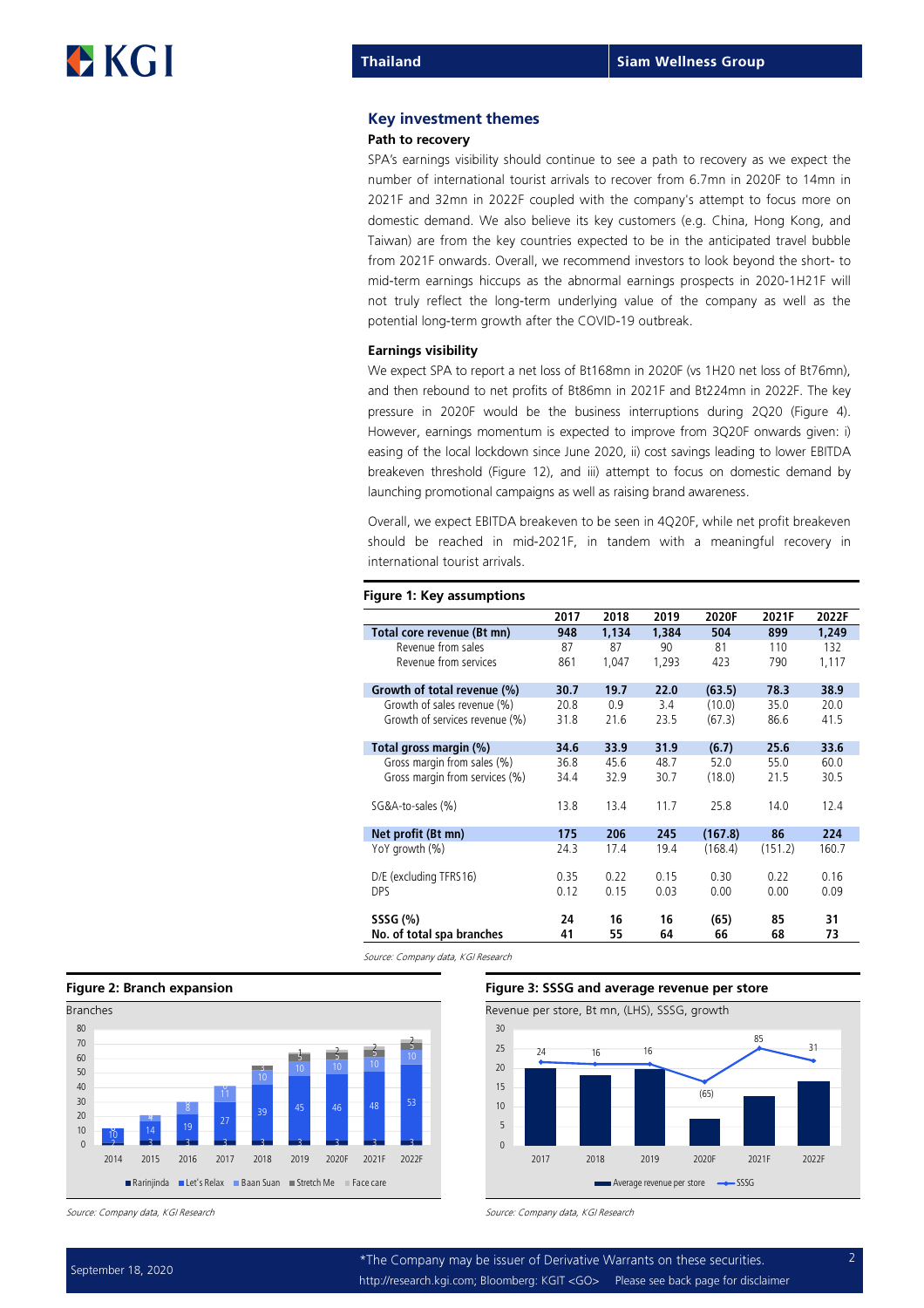

### Figure 4: Recap of SPA's 2Q20 results

| <b>Bt</b> mn               | <b>2Q20</b> | <b>2Q19</b> | YoY (%)    | <b>1Q20</b> | $QoQ(\%)$  | 2020F       | 2019  | YoY (%)    |
|----------------------------|-------------|-------------|------------|-------------|------------|-------------|-------|------------|
| Total revenue              | 31          | 337         | (90.7)     | 238         | (86.8)     | 504         | 1,384 | (63.5)     |
| Revenue from sales         | 17          | 21          | (16.4)     | 21          | (15.7)     | 81          | 90    | (10.0)     |
| Revenue from services      | 14          | 317         | (95.5)     | 217         | (93.5)     | 423         | 1,293 | (67.3)     |
| Total gross Profit         | (50)        | 98          | (151.3)    | 37          | (235.1)    | (34)        | 441   | (107.7)    |
| SG&A                       | 27          | 46          | (41.7)     | 30          | (12.4)     | (130)       | (163) | (19.9)     |
| <b>Operating EBIT</b>      | (76)        | 58          | (232.3)    | 13          | (705.2)    | (157)       | 298   | (152.7)    |
| Operating EBITDA           | (23)        | 85          | (127.1)    | 82          | (128.0)    | 54          | 416   | (87.0)     |
| Pre-tax Profit             | (82)        | 55          | (249.3)    | 4           | (2, 145.6) | (177)       | 288   | (161.6)    |
| Current taxation           | (1)         |             |            | (0)         |            | 9           | (42)  |            |
| <b>Minorities</b>          |             | (0)         |            |             |            | $\mathbf 0$ | (1)   |            |
| Extraordinary items        |             |             |            |             |            |             |       |            |
| <b>Net Profit</b>          | (81)        | 47          | (270.8)    | 4           | (1,953.4)  | (168)       | 245   | (168.4)    |
| Normalized profit          | (81)        | 47          | (270.8)    | 4           | (1, 953.4) | (168)       | 245   | (168.4)    |
| EPS (Bt) - fully diluted   | (0.09)      | 0.06        | (270.8)    | 0.01        | (1,953.4)  | (0.20)      | 0.29  | (168.4)    |
| Normalized EPS (Bt)        | (0.09)      | 0.06        | (270.8)    | 0.01        | (1,953.4)  | (0.20)      | 0.29  | (168.4)    |
| <b>Percent</b>             | <b>2Q20</b> | <b>2Q19</b> | YoY (ppts) | <b>1Q20</b> | QoQ (ppts) | 2020F       | 2019  | YoY (ppts) |
| Total gross margin         | (159.3)     | 29.0        | (188.2)    | 15.6        | (174.9)    | (6.7)       | 31.9  | (38.6)     |
| Gross margin from sales    | 64.5        | 39.6        | 24.8       | 46.7        | 17.7       | 52.0        | 48.7  | 3.3        |
| Gross margin from services | (433.0)     | 28.3        | (461.3)    | 12.7        | (445.6)    | (18.0)      | 30.7  | (48.7)     |
| EBIT margin                | (241.7)     | 17.0        | (258.7)    | 5.3         | (247.0)    | (31.1)      | 21.5  | (52.7)     |
| EBITDA margin              | (73.3)      | 25.3        | (98.5)     | 34.7        | (107.9)    | 10.7        | 30.0  | (19.3)     |
| SG&A/sales                 | 84.3        | 13.5        | 70.8       | 12.7        | 71.5       | 25.8        | 11.7  | 14.1       |

Source: Company data, KGI Research

Revenue from sales and services, Btmn (LHS); Ttotal YoY growth, percent



### Figure 5: Quarterly revenue Figure 6: Quarterly gross margins

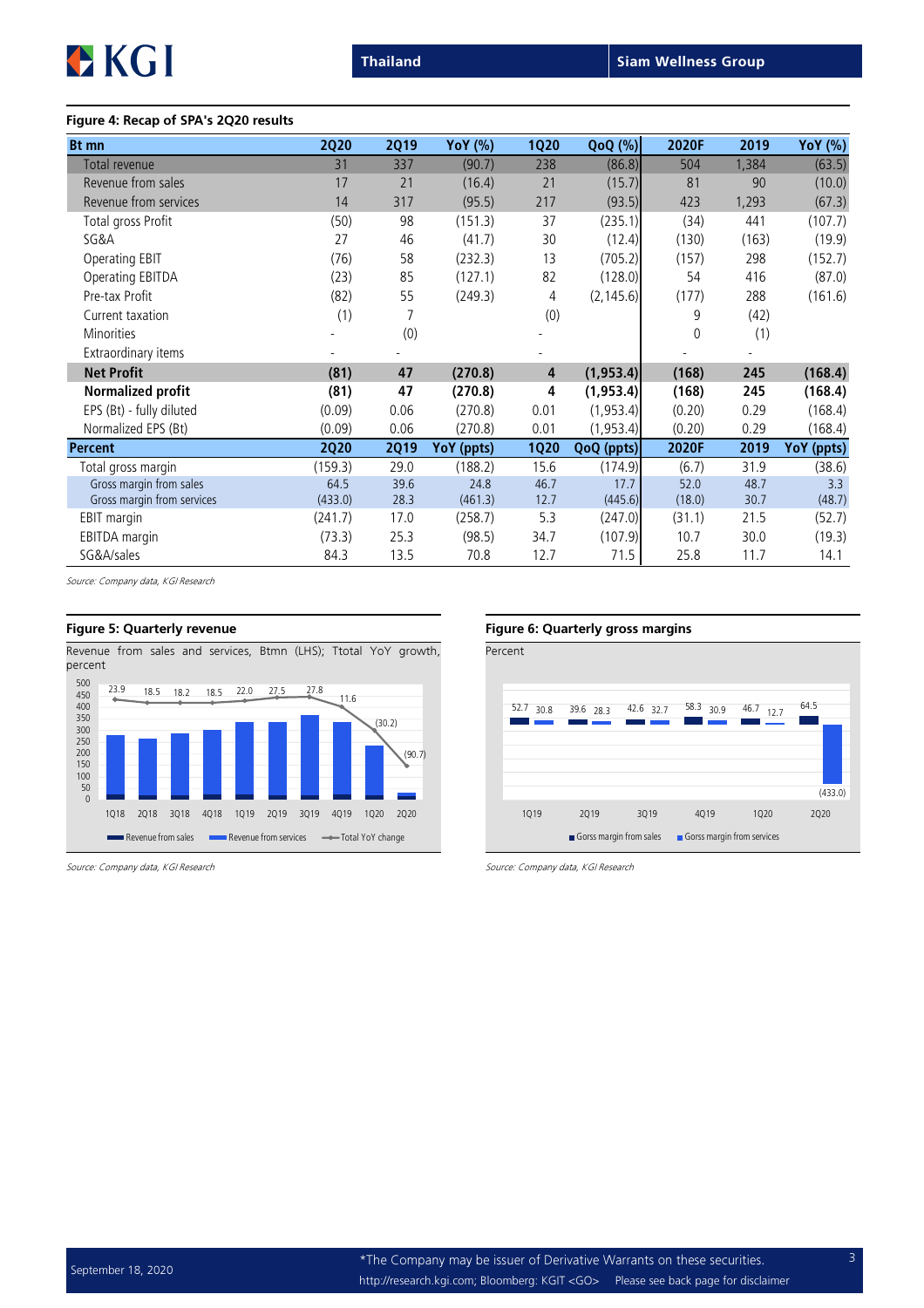#### Best of the bunch business performance, compared with key competitors

SPA is one of the fastest-growing spa operators in Thailand, proven by its revenue growth during the past five years of 19% p.a. outpacing the industry growth of 8% (Figure 7). The company has also increased its market share from 2% in 2015 to 4% in 2019, propelled by: i) continued expansion by approximately 10 outlets per year, ii) SSSG expansion, and iii) its strong presence in the eyes of tourists, especially Chinese. In terms of profitability, its net profit margin during the past three years ranged between 17-19%, outperforming the average of local peers at around 7%, driven by achieving more economy of scale and better cost control, especially SG&A expenses.

Amid the ongoing COVID-19 outbreak, we believe SPA has more of a buffer than local competitors partly due to its higher-than-peers profitability and its ability to keep costs at bay. In addition, we expect to see a temporarily lower competitive landscape for Thailand's spa business after the COVID-19 outbreak as management guidance suggests several local competitors are now unable to sustain their business operations.



Source: Company data, KGI Research Source: DBD, KGI Research Source: DBD, KGI Research

#### Financial risks to remain manageable

SPA's financial risk is expected to remain manageable with expected D/E ratio (excluding TFRS16) of 0.30x in 2020F (vs its debt covenant of 1.5x). Assuming the company raises its debt to meet the debt covenant threshold, it should imply the company will have sizable cash on hand of more than Bt1.3bn. In the worst-case scenario, we believe the business operation would survive more than one year assuming no revenue contribution from spa business at all.



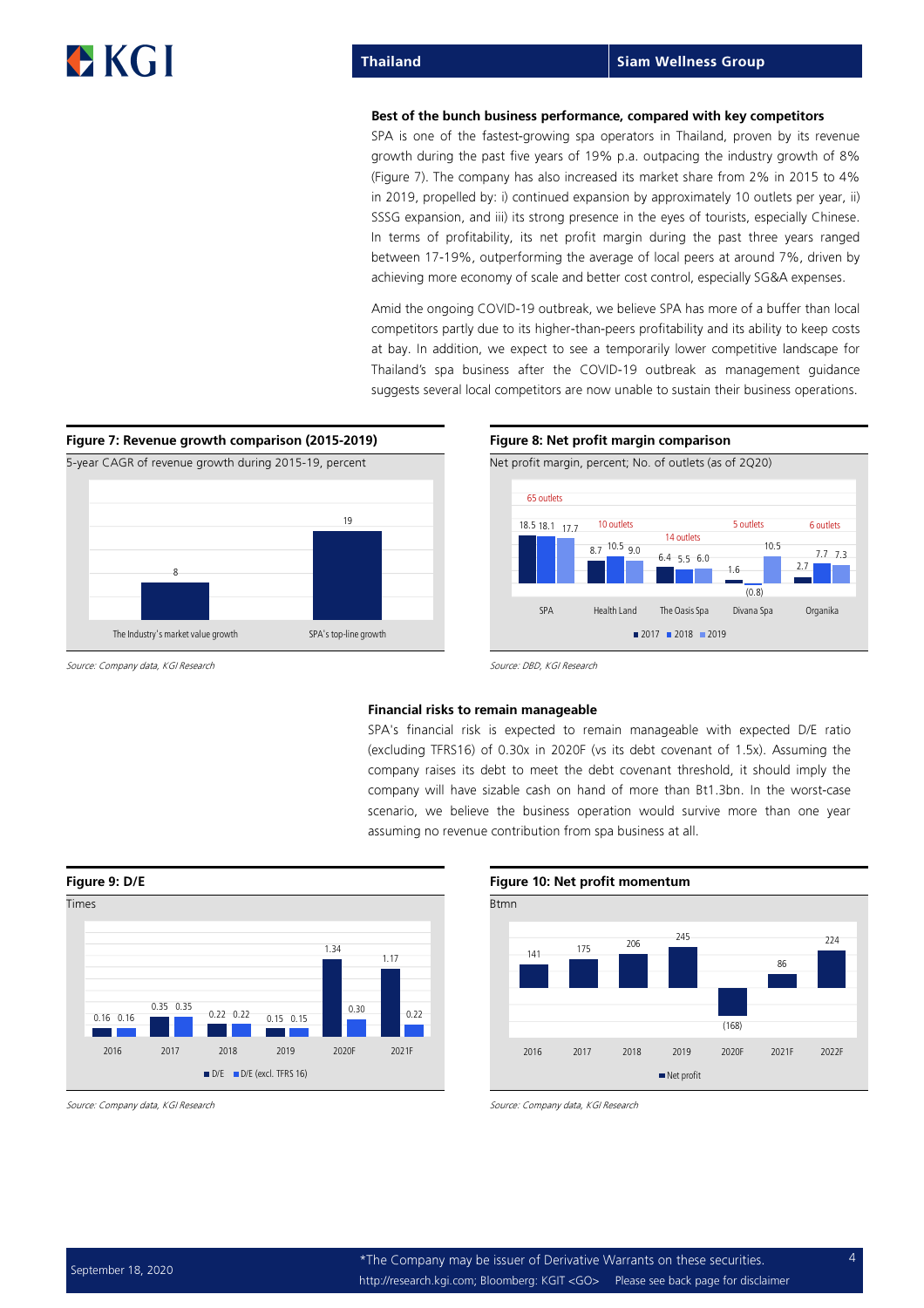### Thailand Siam Wellness Group

#### Lower breakeven threshold to support path to recovery

Prior to COVID-19, the EBITDA breakeven point was 60% of utilization. However, the breakeven threshold has come down to 4050% utilization after conducting several cost saving programs (e.g. lower rental expense by negotiating with landlords and salary cost control).

As of August 2020, SPA has already re-opened 42 outlets of its spa business (70% of the total outlets), increasing from 35 outlets as of end2Q20. We expect the company may consider re-opening all outlets during 1Q20F. So far, the utilization rate has ramped up to 35%, propelled by domestic demand, and we expect EBITDA to exceed its EBITDA breakeven point from 4Q20F onwards.





#### Potential growth from sales of spa-related products

During the COVID-19 outbreak, the company has continued to develop its spa-related products under "LRL" (Let's Relax Lifestyle) and Dr. Spiller brands aiming to grow sales through ecommerce channels. Although revenue from sales of spa products is expected to account for 12-16% of total revenue in 2020-21F, we believe this will partly mitigate the downside risks amid a more resilient performance and relatively higher gross profit margin (Figure 14).





Source: Company data, KGI Research Source: Company data, KGI Research Source: Company data, KGI Research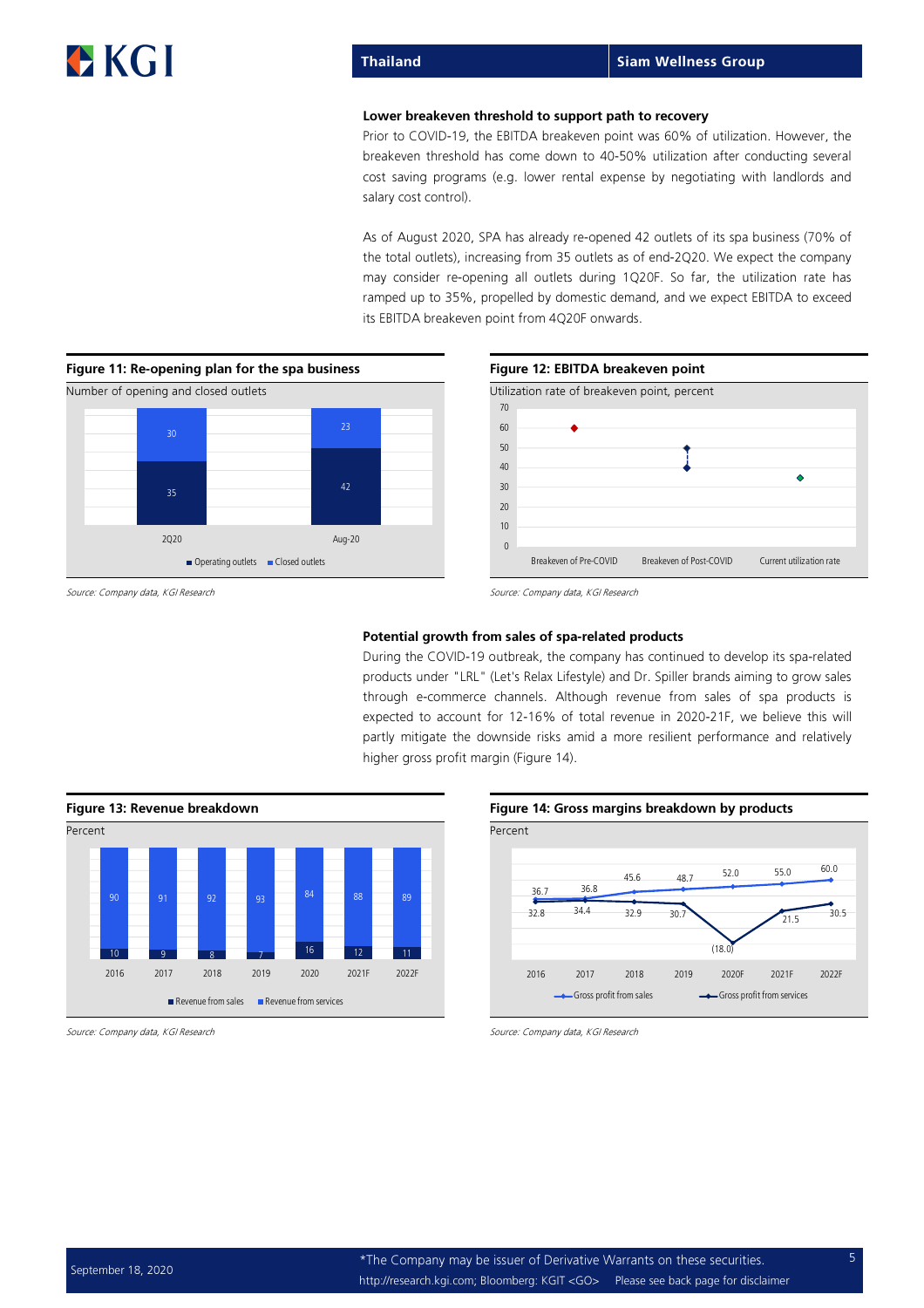### Valuation and Recommendation

We believe the share price performances of tourism-related stocks will rely on hopes for recovery. Looking ahead, a flow of good news should continue to come in and we expect the market to shift its focus to the longer-term earnings recovery, rather than the short- to mid-term hiccups. To avoid an abnormal earnings base in 2020-21F, we value the fundamental target price using the earnings base in 2022F with a 1year discount with its WACC.

We expect domestic demand to help support the company's earnings to reach EBITDA breakeven in 4Q20F, while a meaningful recovery in international tourist arrivals in mid 2021F, especially for Chinese, will be a plus to the longer-term catalysts.

We initiate coverage on SPA with a rating of Outperform and a target price of Bt9.50, based on 2022F 40.4x PE, which is in line with its long-term mean. Note that we have already factored in a 1-year discount with WACC of 11.2%.



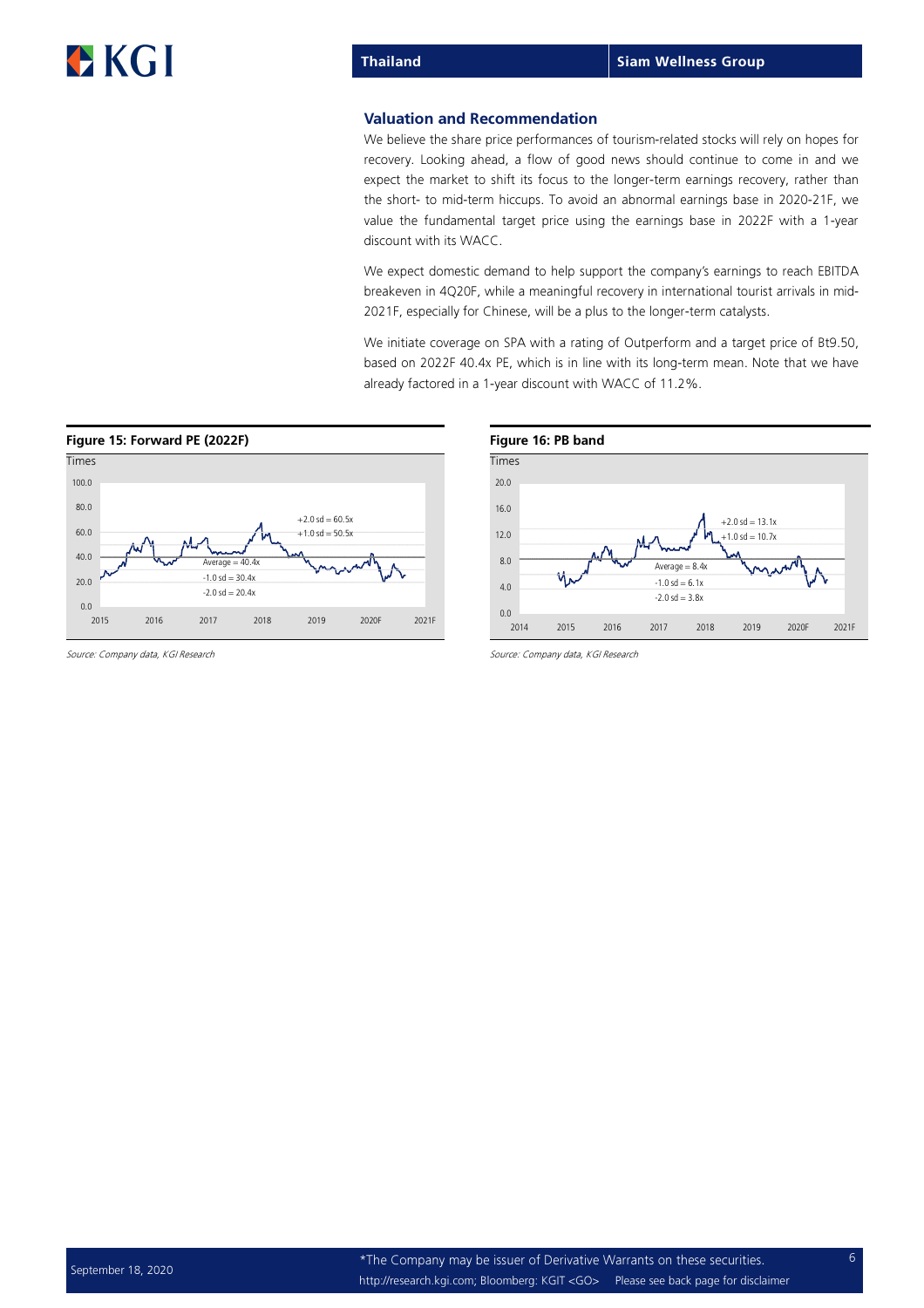### Company Overview

Siam Wellness Group operates health spa, sparelated, and hospitality businesses. For the spa business, there are five main brands including i) RarinJinda Wellness Spa (5 star spa service), ii) Let's Relax (4-star spa service), iii) Baan Suan Massage (3-star spa service), iv) Stretch Me (stretching studio), and v) Face Care by Let's Relax (facial spa). As of 2Q20, the company has 60 branches in Thailand and 5 branches overseas.

RarinJinda: A 5-star spa service (Wellness Spa) located in hotels or tourist destinations. The place is arranged to have a good atmosphere, beautiful view or landscaped surrounding in tandem with services. The brand additionally offers relaxing and therapeutic treatments that combine advanced spa technologies with Thai massage (e.g. Quartz Bed, Hydrotherapy Pool, and Vichy Shower).

Let's Relax: A 4-star spa service (Day Spa), generally located in easy access areas. Let's Relax integrates services with the technique of massage derived from the science of the West and the East to create unique experiences. Key services include Thai massage, Aromatherapy Oil Massage, Back & Shoulder Massage, Body Scrub, Floral Bath, and Onsen.

Baan Suan Massage: A 3-star spa service (Neighborhood Massage) located in local areas. Baan Suan Massage normally provides shorter periods of service lasting 1 or 2 hours and generally focuses on domestic demand.

| Figure 17: Spa brands            |                   |             |                          |                   |                                 |
|----------------------------------|-------------------|-------------|--------------------------|-------------------|---------------------------------|
|                                  | <b>RarinJinda</b> | Let's Relax | <b>Baan Suan Massage</b> | Stretch me        | <b>Face Care by Let's Relax</b> |
| Services                         | 5-star spa        | 4-star spa  | 3-star spa               | Stretching studio | Facial spa                      |
| No. of branches in Thailand      |                   | 41          | 10                       |                   |                                 |
| No. of branches in overseas      |                   |             |                          |                   |                                 |
| CAPEX/branch                     | Bt25mn            | Bt15-20mn   | Bt10mn                   | $Bt5-7mn$         | $Bt5-7mn$                       |
| Average spending                 | Bt2,050/pax       | Bt1,100/pax | Bt500/pax                | Bt1,450/pax       | Bt1,200/pax                     |
| Annual revenue per branch (2019) | Bt17mn            | Bt25mn      | Bt8mn                    | Bt2.5mn           | Bt6mn                           |

Source: Company data, KGI Research

Apart from the spa business, the company also operates spa-related businesses ranging from upstream to downstream consisting of i) spa products under Siam Wellness Lab, ii) an educational institute-type school under Siam Wellness Education, and iii) hotel and restaurant.

#### Figure 18: Let's Relax Lifestyle (LRL) Figure 19: Thai massage school



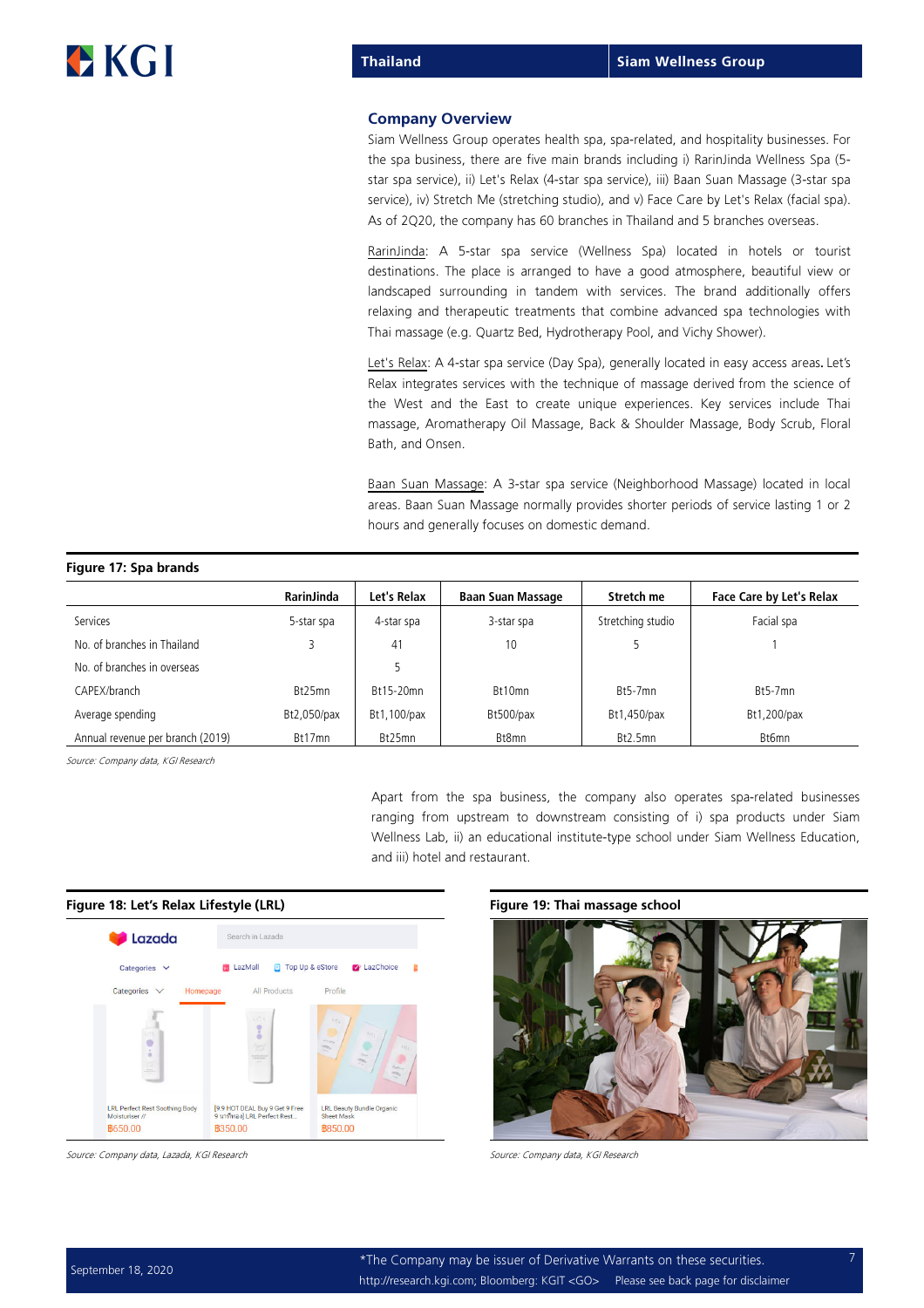### Revenue breakdown and profitability

Breaking down total revenue by business, spa & wellness contributed the major portion, accounting for 90% of the total revenue in 2019. Meanwhile, Let's Relax is the flagship brand for its spa business, contributing 89% of the company's total spa revenue. In terms of profitability, Let's Relax has a higher-than-average gross profit margin ranging around 30-35% partly due to achieving better economies of scale, while other brands' gross margins range between 20-25%.



Source: Company data, KGI Research Source: Company data, KGI Research Source: Company data, KGI Research

#### Cost breakdown

As spa is a labor-intensive business, staff costs contributed the largest portion accounting for 47% of total costs in 2019, followed by rental cost at 20%. Currently, a massage therapist receives revenue sharing of 18-20% coupled with a minimum guarantee. As of end-2019, the company has approximately 1,500 therapists including massage therapists, stretching specialists and facial technicians stationed at various branches of the spa and wellness business.



#### Target clients

Prior to the COVID-19 outbreak, SPA's key customers included i) China / Hong Kong / Taiwan (55% of the total spa revenue), ii) Thailand (25%), and ii) Korea and Japan (10%). As a result, revenue visibility in the past was highly tied to the outlook for international tourist arrivals, especially Chinese. However, management guidance suggests the company will focus more on the domestic market by launching marketing campaigns and raising brand awareness.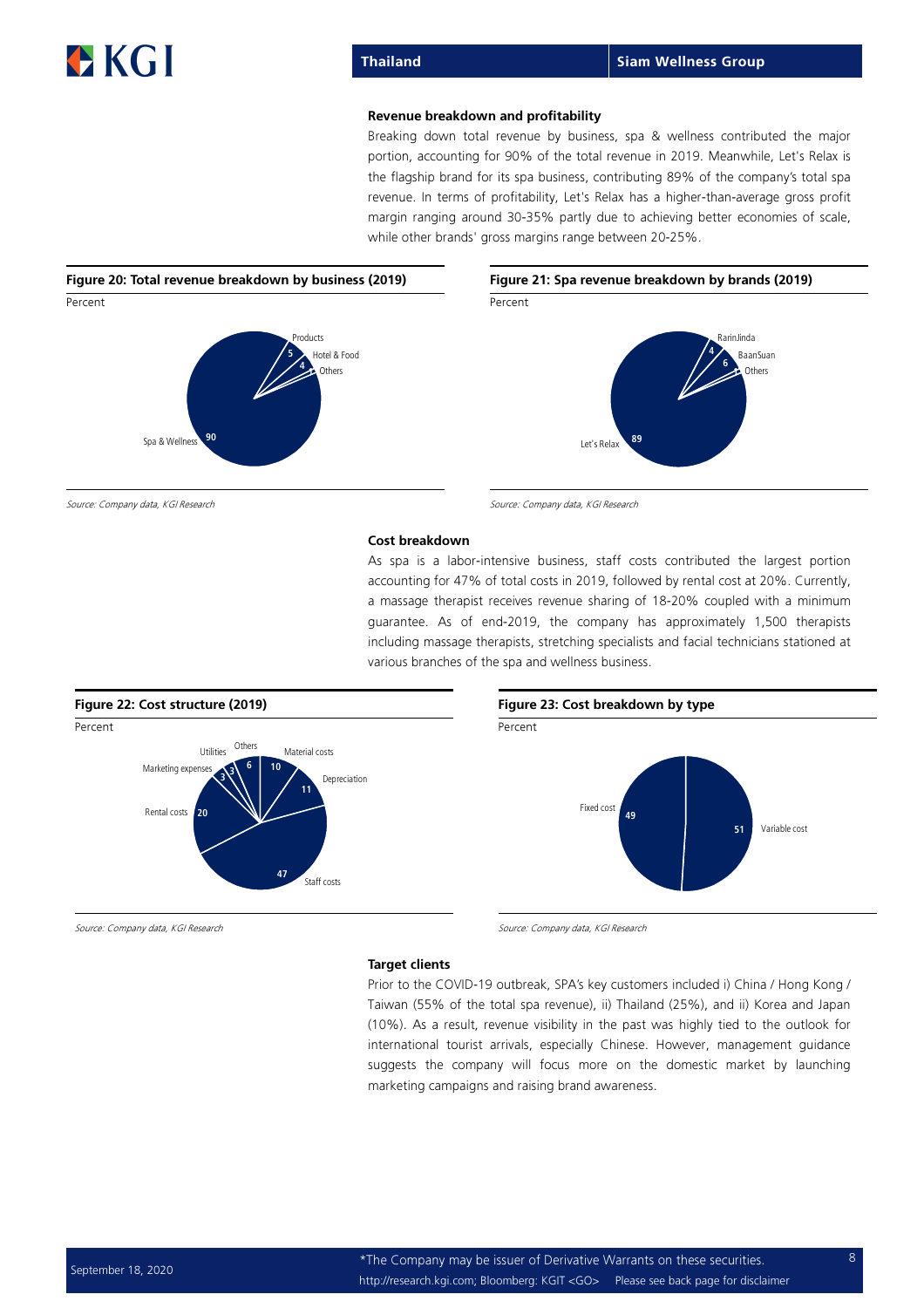#### Industry outlook

#### Largest spa operator in Thailand

According to Creative Spa & Wellness Thailand, the market for Thailand's spa business was worth Bt38bn in 2019 with a 5-year growth rate of 8% p.a.. The market value ranked sixteenth in the world for spa business. Currently, there are more than 40,000 spa outlets in Thailand and only 2,053 businesses have been certified by the Ministry of Public Health with proven business standards. SPA is the largest spa operator in Thailand with a market share of 4% in 2019 (growing from 2% in 2015), while other players' shares are largely fragmented.

Over the longer-term (post-COVID 19), we expect Thailand's spa business to continue to gain positive momentum due to the growing trend in tandem with tourism industry. In addition, Thailand has earned a reputation as Asia's spa capital, and recently received the consideration of the registration of the intangible cultural heritage in 2019 by UNESCO. This should bring positive sentiment to Thai massage as well as increase interest among foreigners.





### Figure 24: Martket value of spa industry in Thailand Figure 25: Spa business in Thailand breakdown by type of service



Source: Company data, Thailand Creative Economic Agency, KGI Research Source: Company data, KGI Research

#### Tourist arrivals to plunge to 6.7mn in 2020F

We expect the number of international tourist arrivals to come in at 6.7mn in 2020F, decreasing 83% YoY (vs our previous forecast of 13mn, decreasing 67% YoY).

In 4Q20, the number of international tourist arrivals is likely to see no meaningful signs of recovery as several hurdles are expected to remain i) global isolation rules, ii) fears of imported cases, and iii) international MICE market unlikely to restart. However, we have a positive view on the government's attempt to launch the Special Tourist Visa scheme (STV) in October 2020 as trial and error should lead to better solutions from 2021F onwards.

| Figure 26: Thailand's quarterly tourist arrivals in 2020F |  |
|-----------------------------------------------------------|--|
|-----------------------------------------------------------|--|

| No. of tourist arrivals | 1020      | 2020    | 3020F   | 4020F  | 12M20     |
|-------------------------|-----------|---------|---------|--------|-----------|
| Total tourist arrivals  | 6.691.574 |         |         | 7.289  | 6,691,574 |
| YoY change (%)          | (38.0)    | (100.0) | (100.0) | (99.9) | (83.2)    |
|                         |           |         |         |        |           |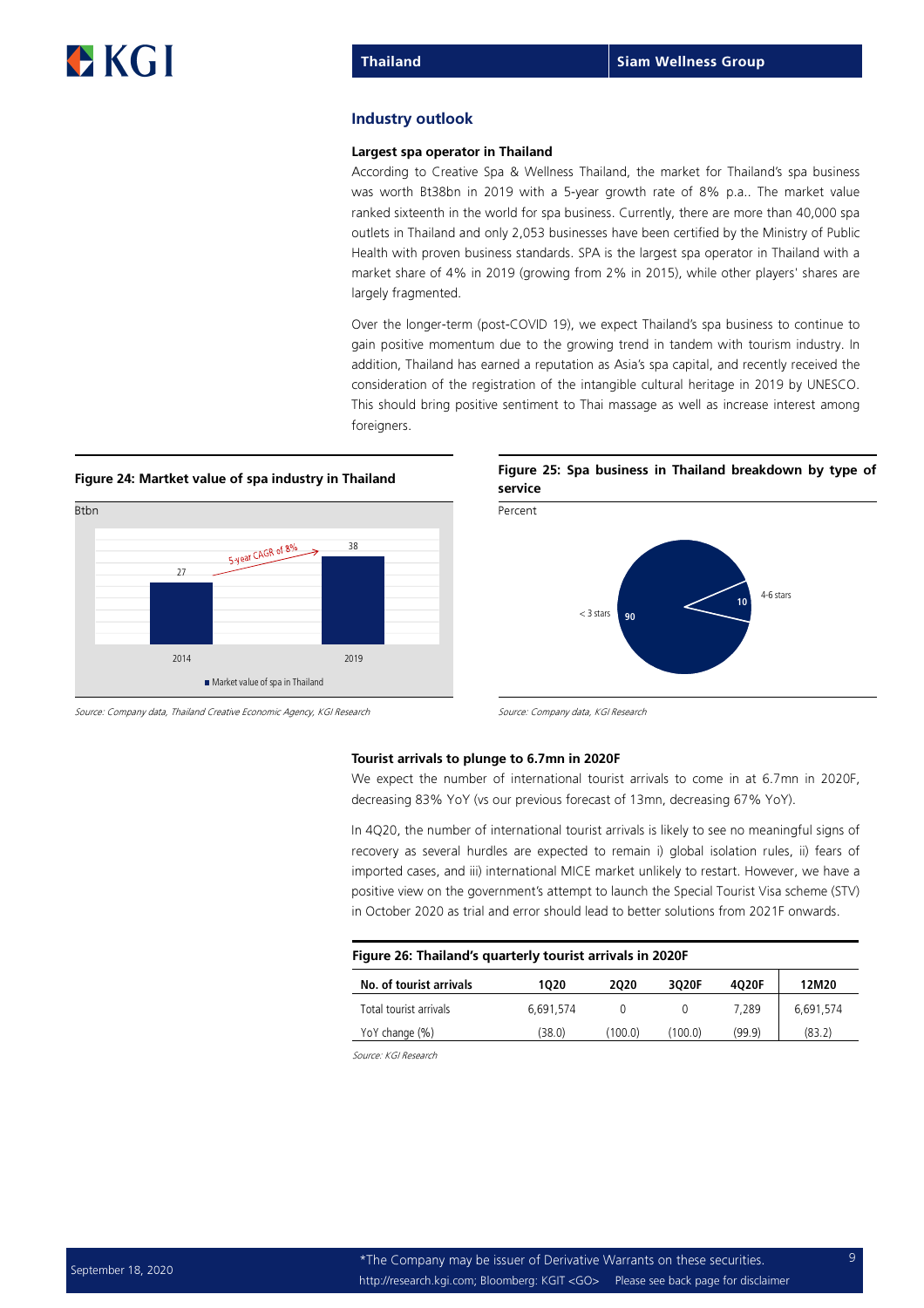#### Expect more progress on travel bubbles in 1Q21F

We expect travel bubbles for leisure to see more progress in 1Q21F as the tourism sector has played a vital role in the Thai economy and lessons learned in the trial stage will let the government find optimal solutions. However, the government may selectively implement travel bubbles with only lowrisk countries with proven track records of low or no cases of local COVID-19 transmission due to limited stage quarantines .

For the travel bubbles, we foresee potentially ten countries with better track records in controlling the pandemic (Figure 27). On a positive note, some of the potential countries (e.g. China, Taiwan, and Korean) contributed significant revenue proportions to SPA's top-line, which should propel a strong recovery once travel bubbles for leisure are selectively implemented.

|           | Market share in<br>2019 | <b>Feb-20</b>  | <b>Mar-20</b> | Apr-20         | May-20      | <b>Jun-20</b> | <b>Jul-20</b>       | Aug-20 | Sep-20 |
|-----------|-------------------------|----------------|---------------|----------------|-------------|---------------|---------------------|--------|--------|
| China     | 27.6%                   | 2,401          | 93            | 57             | 6           | 22            | 87                  | 78     | 21     |
| Malaysia  | 10.5%                   |                | 84            | 111            | 59          | 29            | 11                  | 12     | 25     |
| Korea     | 4.7%                    | 101            | 221           | 33             | 23          | 44            | 49                  | 182    | 182    |
| Laos      | 4.6%                    | $\mathbf 0$    | 0             | 0              | 0           | 0             | $\mathsf{O}\xspace$ | 0      | 0      |
| Japan     | 4.5%                    | $\overline{7}$ | 56            | 405            | 89          | 58            | 490                 | 1,100  | 540    |
| Vietnam   | 2.6%                    | $\mathbf 0$    | 6             | $\overline{2}$ | 2           |               | 5                   | 17     | 2      |
| Cambodia  | 2.3%                    | $\mathbf 0$    | 3             | 0              | 0           |               | 3                   |        | 0      |
| Taiwan    | 2.0%                    |                | 9             | 4              | $\mathbf 0$ | 0             |                     |        |        |
| Australia | 1.9%                    |                | 146           | 73             | 14          | 19            | 275                 | 302    | 78     |
| Myanmar   | 0.9%                    | $\mathbf{0}$   |               | 5              |             | 3             |                     | 28     | 74     |

### Figure 27: Average daily new COVID-19 cases for the 10 potential travel bubble countries

Source: KGI Research

#### Tourists arrivals expected to recover in 2021F to 14mn (+109% YoY)

In our base case assumption, we assume a tangible plan for travel bubbles for leisure to kick-off in 1Q21F and confidence for travelling to be seen from 3Q21F onwards (such as vaccination and no local transmission in several countries). Hence, we expect the number of international tourist arrivals in 2021F to rebound to 14mn, increasing 109% YoY

| Figure 28: Quarterly tourist arrivals |                       |           |                  |           |              |  |  |  |  |
|---------------------------------------|-----------------------|-----------|------------------|-----------|--------------|--|--|--|--|
|                                       | <b>Travel bubbles</b> |           | <b>Contained</b> |           |              |  |  |  |  |
| Base case                             | 1Q21F                 | 2021F     | 3021F            | 4021F     | <b>Total</b> |  |  |  |  |
| Potential 10 countries                | 93,478                | 1,682,266 | 4,046,532        | 4,401,944 | 10,224,221   |  |  |  |  |
| Others                                | 20,079                | 50.498    | 1,041,285        | 2,677,449 | 3,789,311    |  |  |  |  |
| <b>Total tourist arrivals</b>         | 113,557               | 1,732,764 | 5,087,817        | 7,079,393 | 14,013,532   |  |  |  |  |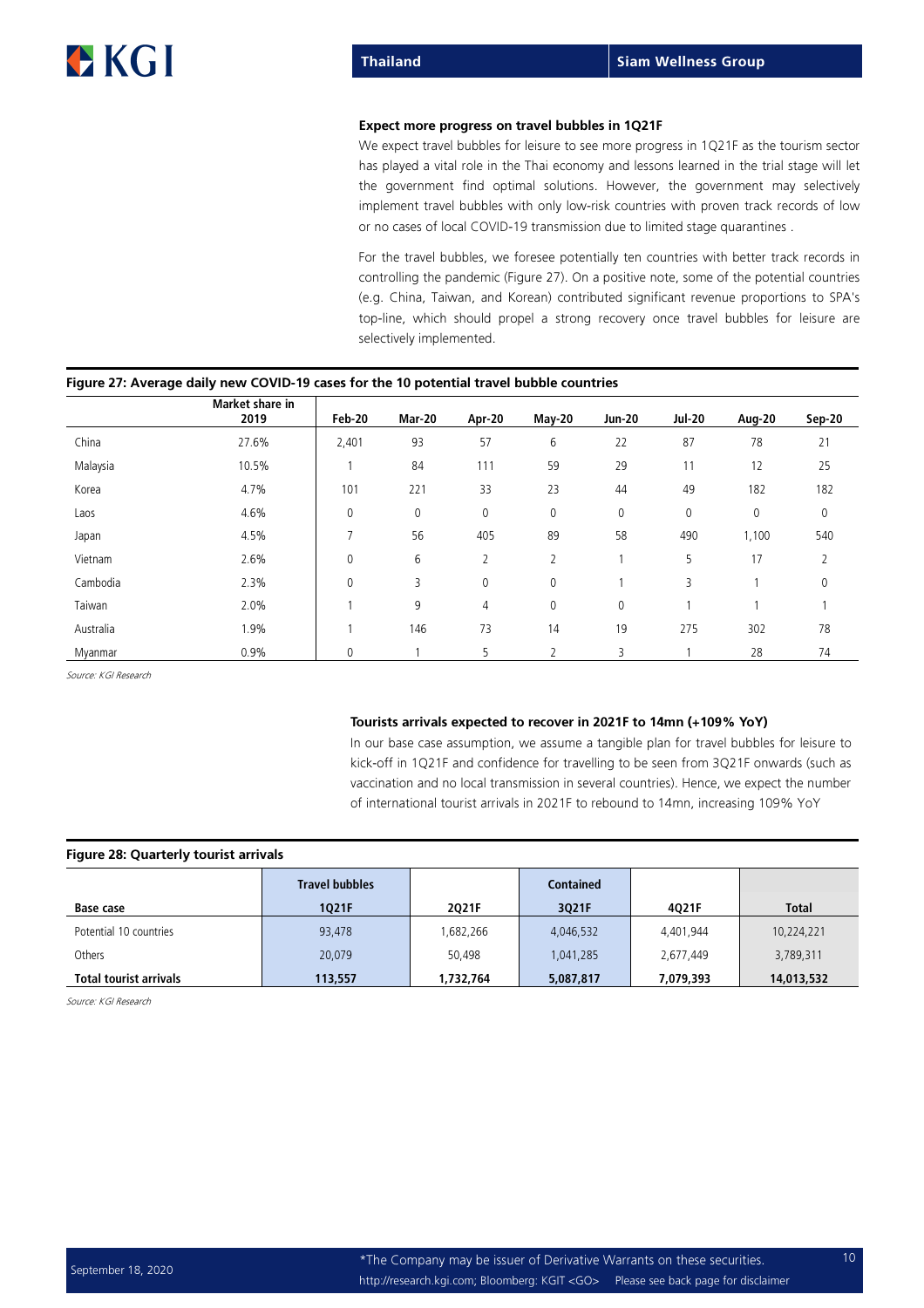#### Tourist arrivals in 2022F may be partly hampered by airlines' capacities

In 2022F, we believe the number of international tourist arrivals may not return to the 2019 level (39.8mn) due to the constraint over air-traffic capacity.

During the financial crisis in 2008, US air traffic capacity, measured in available seat miles (ASM), took about 2-3 quarters to come back to the pre-crisis level. At the same time, some US firms temporarily lost global market share which implied market share can be allocated to other less affected firms or countries. However, the crisis this time seems to be totally different due to the widespread impact affecting global capacity at the same time as well as more concern over bankruptcies in the airline industry.

For KGI's house view assumption, we preliminarily expect the number of international tourist arrivals in 2022 to come in at around 32mn, or about 80% of the traffic during pre-COVID.



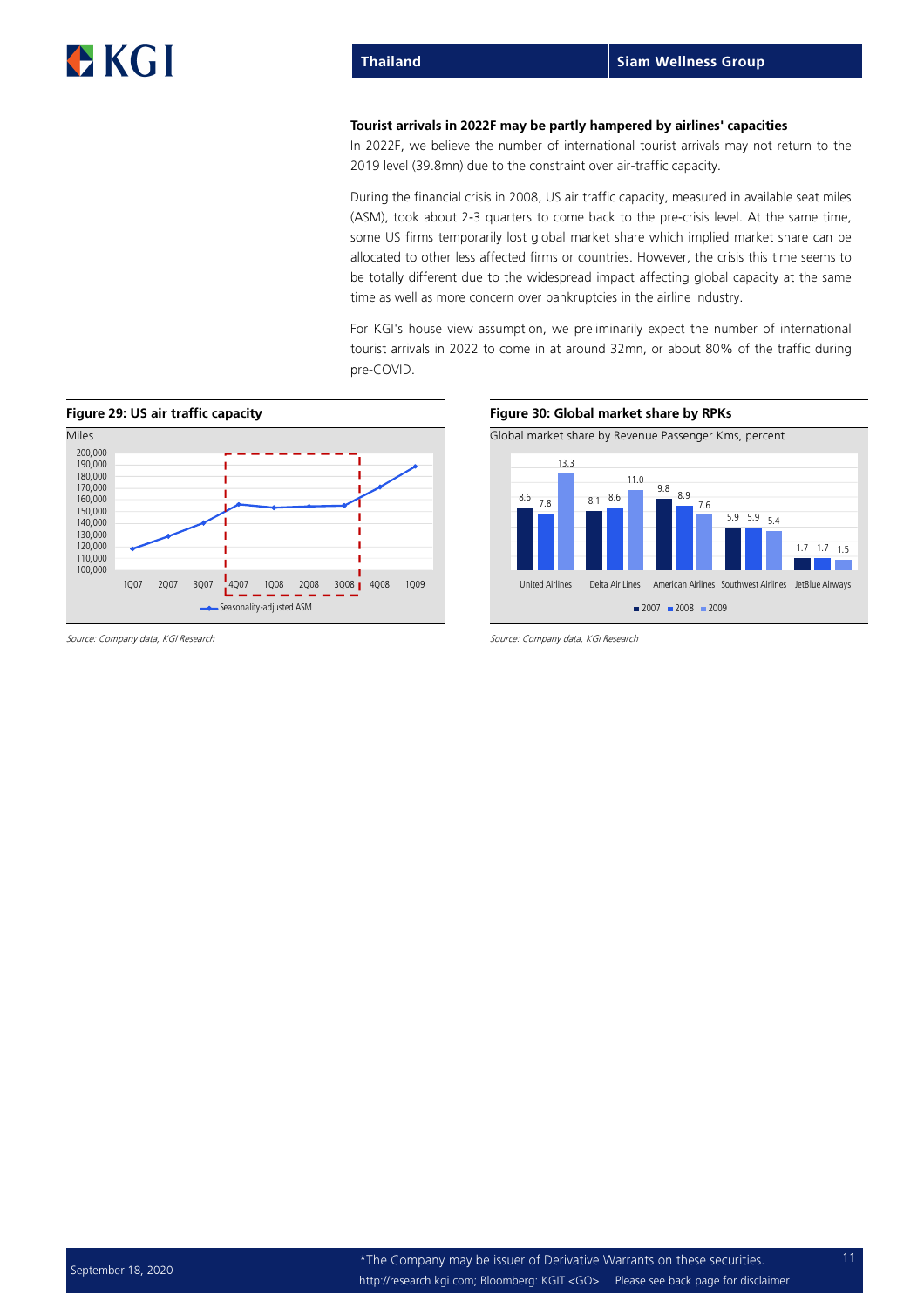#### Figure 31: Company profile Figure 32: Revenue forecast

Siam Wellness Group Plc. (SPA) is one of the largest spa operators in Thailand. It operates health spas, spa-related products, and hospitality businesses. For the spa business, there are five main brands: i) RarinJinda Wellness Spa (5-star spa service), ii) Let's Relax (4-star spa service), iii) Baan Suan Massage (3-star spa service), iv) Stretch Me (stretching studio), and v) Face Care by Let's Relax (facial spa).



Source: Company data, KGI Research Source: Company data, KGI Research Source: Company data, KGI Research



Source: Company data, KGI Research Source: Company data, KGI Research Source: Company data, KGI Research

#### Figure 37: Company trading PER Figure 38: Company trading PB







Source: Company data Source: Company data, KGI Research



#### Figure 35: Spa revenue breakdown by brands Figure 36: Spa revenue breakdown by customers



#### 0.0 4.0 8.0 12.0 16.0 20.0 2014 2015 2016 2017 2018 2019 2020F 2021F  $Averane = 8.4x$  $-1.0$  sd  $-10.7x$  $+2.0$  sd = 13.1x  $-1.0$  sd = 6.1x  $-2.0$  sd =  $3.8x$

Source: KGI Research Source: KGI Research Source: KGI Research Source: KGI Research Source: KGI Research Source: KGI Research Source: KGI Research Source: KGI Research Source: KGI Research Source: KGI Research Source: KGI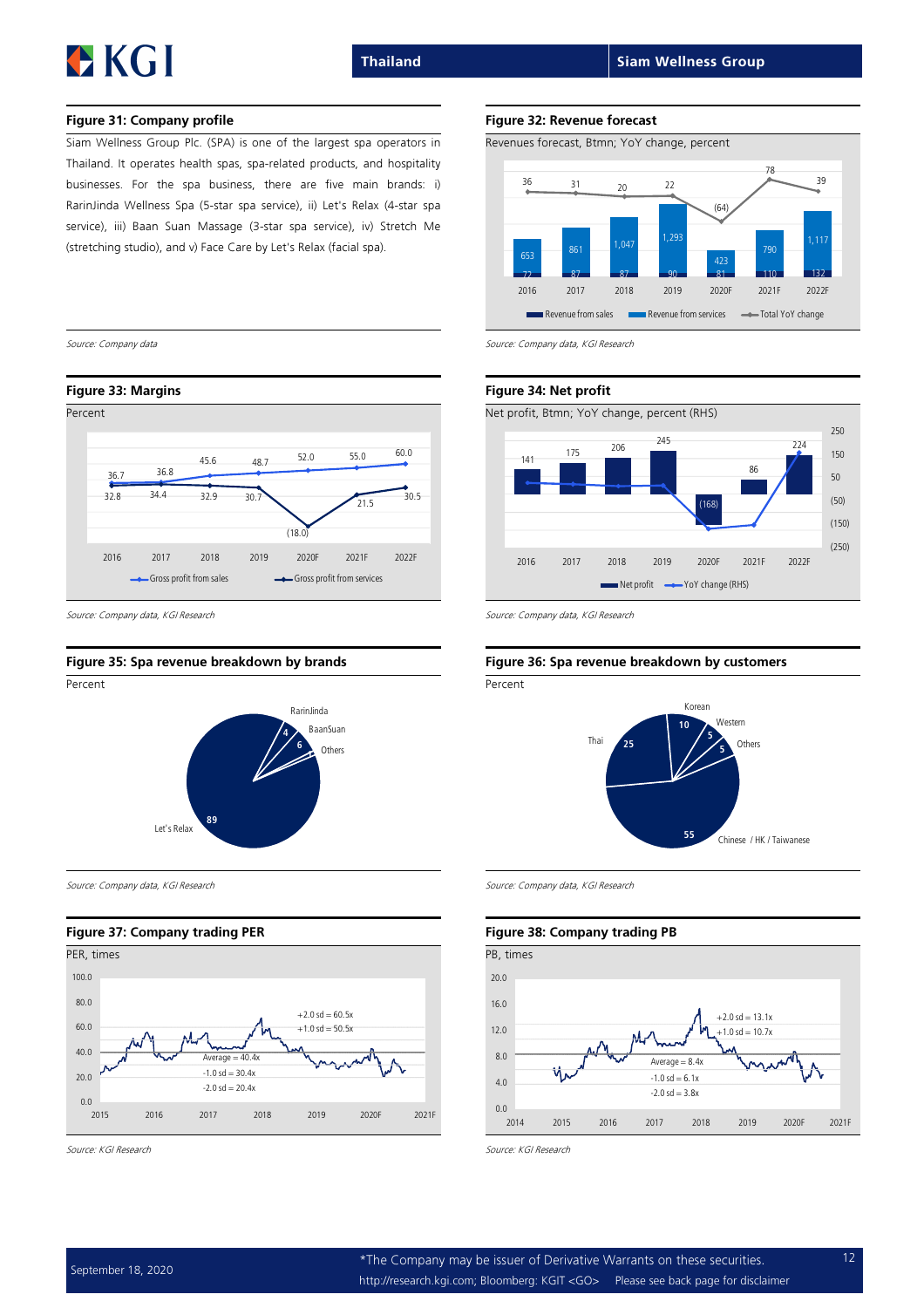### Quarterly Income Statement

|                              | Mar-17A  | <b>Jun-17A</b> | Sep-17A  | Dec-17A     | Mar-18A      | <b>Jun-18A</b> | Sep-18A      | Dec-18A      | Mar-19A  | Jun-19A     | Sep-19A        | Dec-19A  | Mar-20A        | Jun-20A      |
|------------------------------|----------|----------------|----------|-------------|--------------|----------------|--------------|--------------|----------|-------------|----------------|----------|----------------|--------------|
| Income Stetement (Bt mn)     |          |                |          |             |              |                |              |              |          |             |                |          |                |              |
| Revenue                      | 225      | 223            | 243      | 256         | 279          | 265            | 288          | 303          | 341      | 337         | 368            | 338      | 238            | 31           |
| Cost of Goods Sold           | (142)    | (148)          | (161)    | (170)       | (174)        | (176)          | (191)        | (209)        | (231)    | (240)       | (245)          | (227)    | (201)          | (82)         |
| <b>Gross Profit</b>          | 84       | 76             | 83       | 86          | 105          | 89             | 97           | 93           | 110      | 98          | 122            | 111      | 37             | (50)         |
| Operating Expense            | (31)     | (33)           | (32)     | (35)        | (37)         | (37)           | (37)         | (41)         | (42)     | (46)        | (42)           | (33)     | (30)           | (27)         |
| Other incomes                | $\Omega$ | $\mathbf 0$    | $\Omega$ | 0           | $\mathbf{0}$ | $\mathbf{0}$   | $\mathbf{0}$ | $\mathbf{0}$ | 4        | 5           | $\overline{4}$ | (14)     | 5              | $\mathbf{0}$ |
| <b>Operating Profit</b>      | 53       | 43             | 51       | 51          | 67           | 52             | 60           | 52           | 72       | 57          | 84             | 64       | 12             | $-77$        |
| Depreciation of fixed asset  | (18)     | (19)           | (20)     | (21)        | (22)         | (23)           | (24)         | (27)         | (31)     | (28)        | (32)           | (27)     | (70)           | (53)         |
| <b>Operating EBITDA</b>      | 73       | 67             | 74       | 76          | 100          | 82             | 88           | 85           | 103      | 85          | 116            | 111      | 82             | (23)         |
| <b>Non-Operating Income</b>  | 0        | 0              | 0        | $\bf{0}$    | $\bf{0}$     | $\bf{0}$       | $\bf{0}$     | $\bf{0}$     | 0        | 0           | 0              | (0)      | $\mathbf{1}$   | $\mathbf{1}$ |
| Interest Income              | $\Omega$ | $\Omega$       | $\Omega$ | $\Omega$    | $\Omega$     | $\Omega$       | $\Omega$     | $\Omega$     | $\Omega$ | $\Omega$    | $\Omega$       | (0)      |                | $\mathbf{1}$ |
| Other Non-op Income          | $\Omega$ | $\Omega$       | $\Omega$ | $\Omega$    | $\mathbf{0}$ | $\Omega$       | $\Omega$     | $\Omega$     | 0        | $\mathbf 0$ | $\Omega$       | $\Omega$ | $\Omega$       | $\mathbb O$  |
| <b>Non-Operating Expense</b> | (1)      | (1)            | (2)      | (3)         | (2)          | (2)            | (2)          | (2)          | (2)      | (3)         | (3)            | (2)      | (9)            | (6)          |
| Interest Expense             | (1)      | (1)            | (2)      | (3)         | (2)          | (2)            | (2)          | (2)          | (2)      | (3)         | (3)            | (2)      | (9)            | (6)          |
| Other Non-op Expense         | $\Omega$ | $\Omega$       | $\Omega$ | $\Omega$    | $\mathbf{0}$ | $\Omega$       | $\Omega$     | $\Omega$     | 0        | 0           | $\Omega$       | $\Omega$ | $\Omega$       | $\mathbf{0}$ |
| Equity Income/(Loss)         | $\Omega$ | $\mathbf{0}$   | $\Omega$ | $\mathbf 0$ | $\mathbf{0}$ | $\mathbf{0}$   | $\Omega$     | $\mathbf{0}$ | 0        | $\mathbf 0$ | $\Omega$       | $\Omega$ | $\Omega$       | $\mathbf{0}$ |
| Pre-tax profit               | 54       | 47             | 53       | 52          | 67           | 57             | 61           | 56           | 70       | 55          | 81             | 81       | $\overline{4}$ | (82)         |
| <b>Current Taxation</b>      | (9)      | (7)            | (8)      | (6)         | (11)         | (8)            | (9)          | (7)          | (11)     | (7)         | (13)           | (10)     | $\mathbf{0}$   |              |
| <b>Minorities</b>            | $\Omega$ | $\Omega$       | $\Omega$ | (0)         | $\mathbf{0}$ | $\Omega$       | $\Omega$     | (0)          | (0)      | (0)         | 2              | (2)      | $\Omega$       | $\mathbb O$  |
| Extraordinary items          | $\Omega$ | $\Omega$       | $\Omega$ | 0           | $\mathbf{0}$ | $\Omega$       | $\mathbf{0}$ | $\Omega$     | 0        | 0           | $\Omega$       | $\Omega$ | $\Omega$       | $\mathbf{0}$ |
| <b>Net Profit</b>            | 45       | 40             | 44       | 46          | 56           | 48             | 52           | 49           | 59       | 47          | 70             | 69       | $\overline{4}$ | (81)         |
| <b>Normalized Profit</b>     | 45       | 40             | 44       | 46          | 56           | 48             | 52           | 49           | 59       | 47          | 70             | 69       | $\overline{4}$ | (81)         |
| EPS (Bt)                     | 0.05     | 0.05           | 0.05     | 0.05        | 0.07         | 0.06           | 0.06         | 0.06         | 0.07     | 0.06        | 0.08           | 0.08     | 0.01           | (0.09)       |
| Normalized EPS (Bt)          | 0.05     | 0.05           | 0.05     | 0.05        | 0.07         | 0.06           | 0.06         | 0.06         | 0.07     | 0.06        | 0.08           | 0.08     | 0.01           | (0.09)       |
| <b>Margins</b>               |          |                |          |             |              |                |              |              |          |             |                |          |                |              |
| Gross profit margin          | 37.1     | 33.9           | 34.0     | 33.7        | 37.5         | 33.6           | 33.7         | 30.8         | 32.3     | 29.0        | 33.3           | 32.9     | 15.6           | (159.3)      |
| Operating EBIT margin        | 23.5     | 19.2           | 20.9     | 20.0        | 24.1         | 19.8           | 20.9         | 17.1         | 21.3     | 17.0        | 22.9           | 19.1     | 5.0            | (243.5)      |
| Operating EBITDA margin      | 32.2     | 30.2           | 30.6     | 29.6        | 35.8         | 31.0           | 30.4         | 28.2         | 30.4     | 25.3        | 31.5           | 32.9     | 34.7           | (73.3)       |
| Net profit margin            | 20.0     | 18.1           | 18.1     | 17.8        | 20.1         | 18.3           | 18.1         | 16.2         | 17.3     | 14.0        | 19.0           | 20.5     | 1.8            | (256.1)      |
| Growth (YoY)                 |          |                |          |             |              |                |              |              |          |             |                |          |                |              |
| Revenue growth               | 31.5     | 30.5           | 26.5     | 34.3        | 23.9         | 18.5           | 18.2         | 18.5         | 22.0     | 27.5        | 27.8           | 11.6     | (30.2)         | (90.7)       |
| Operating EBIT growth        | 36.0     | 28.4           | 8.3      | 58.8        | 26.9         | 21.9           | 18.4         | 1.8          | 7.7      | 9.7         | 40.1           | 24.1     | (83.5)         | (233.5)      |
| Operating EBITDA growth      | 28.7     | 35.7           | 16.9     | 48.2        | 37.6         | 21.6           | 17.7         | 12.9         | 3.6      | 4.0         | 32.3           | 30.1     | (20.3)         | (127.1)      |
| Net profit growth            | 28.1     | 31.5           | 9.2      | 31.5        | 24.4         | 20.0           | 17.9         | 7.7          | 5.2      | (2.4)       | 34.8           | 40.8     | (92.6)         | (270.8)      |
| Normalized profit growth     | 28.1     | 31.5           | 9.2      | 31.5        | 24.4         | 20.0           | 17.9         | 7.7          | 5.2      | (2.4)       | 34.8           | 40.8     | (92.6)         | (270.8)      |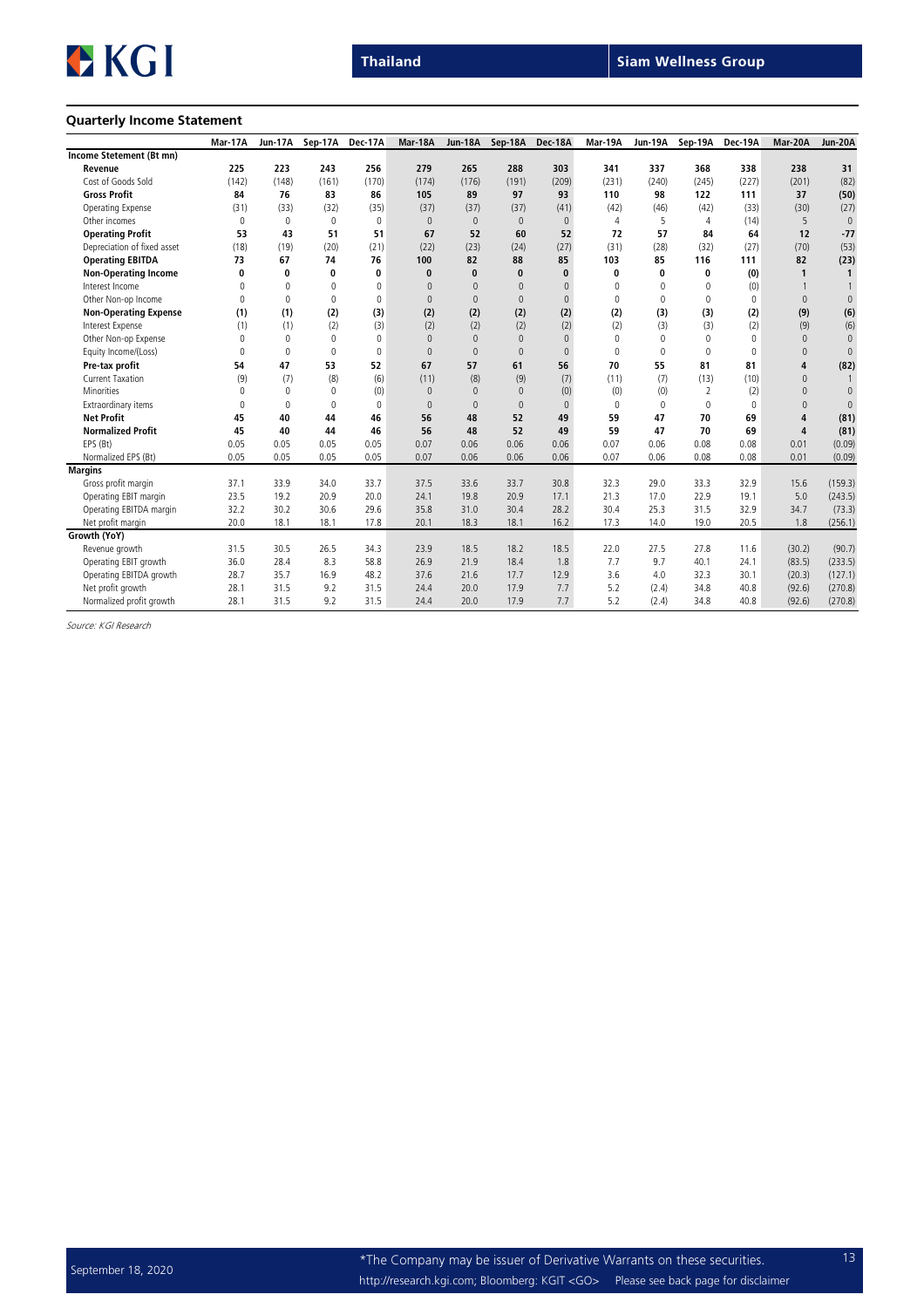### Balance Sheet

| As of 31 Dec (Bt mn)        | 2018  | 2019  | 2020F | 2021F | 2022F |
|-----------------------------|-------|-------|-------|-------|-------|
| <b>Total Assets</b>         | 1,369 | 1,516 | 2,394 | 2,456 | 2,598 |
| <b>Current Assets</b>       | 176   | 289   | 289   | 351   | 410   |
| Cash & ST Investment        | 111   | 126   | 224   | 242   | 223   |
| Inventories                 | 31    | 40    | 33    | 45    | 48    |
| Account Receivable          | 74    | 37    | 14    | 30    | 42    |
| Others                      | 10    | 47    | 5     | 9     | 12    |
| <b>Non-current Assets</b>   | 1,194 | 1,227 | 2,106 | 2,105 | 2,188 |
| IT Investment               | 8     | 24    | 25    | 25    | 25    |
| Net fixed Assets            | 1,067 | 1,083 | 1,009 | 982   | 1,043 |
| Others                      | 118   | 120   | 1,072 | 1,097 | 1,119 |
| <b>Total Liabilities</b>    | 399   | 384   | 1,430 | 1,406 | 1,403 |
| <b>Current Liabilities</b>  | 224   | 245   | 233   | 237   | 252   |
| Account Payable             | 83    | 97    | 60    | 74    | 92    |
| <b>ST Borrowing</b>         | 90    | 85    | 148   | 116   | 96    |
| Others                      | 51    | 63    | 26    | 46    | 64    |
| Long-term Liabilities       | 175   | 139   | 1,197 | 1,169 | 1,150 |
| Long-term Debts             | 126   | 80    | 145   | 113   | 91    |
| Others                      | 49    | 59    | 1,052 | 1,056 | 1,059 |
| <b>Shareholders' Equity</b> | 970   | 1,132 | 964   | 1,050 | 1,196 |
| Common Stock                | 143   | 143   | 214   | 214   | 214   |
| Capital Surplus             | 279   | 279   | 279   | 279   | 279   |
| <b>Retained Earnings</b>    | 505   | 666   | 427   | 513   | 659   |

Source: KGI Research

| <b>Key Ratios</b>                |         |         |         |         |        |
|----------------------------------|---------|---------|---------|---------|--------|
| Year to 31 Dec                   | 2018    | 2019    | 2020F   | 2021F   | 2022F  |
| Growth (%YoY)                    |         |         |         |         |        |
| Sales                            | 19.7    | 22.0    | (63.5)  | 78.3    | 38.9   |
| OP                               | 17.1    | 20.3    | (158.9) | (163.5) | 154.2  |
| EBITDA                           | 19.3    | 20.2    | (87.0)  | 509.9   | 52.5   |
| <b>NP</b>                        | 17.4    | 19.4    | (168.4) | (151.2) | 160.7  |
| Normalized Profit                | 17.4    | 19.4    | (168.4) | (151.2) | 160.7  |
| FPS                              | 17.4    | 19.4    | (168.4) | (151.2) | 160.7  |
| Normalized EPS                   | 17.4    | 19.4    | (168.4) | (151.2) | 160.7  |
| Profitability (%)                |         |         |         |         |        |
| Gross Margin                     | 33.9    | 31.9    | (6.7)   | 25.6    | 33.6   |
| Operating Margin                 | 20.4    | 20.1    | (32.5)  | 11.6    | 21.2   |
| <b>EBITDA Margin</b>             | 30.5    | 30.0    | 10.7    | 36.7    | 40.3   |
| Net Margin                       | 18.1    | 17.7    | (33.3)  | 9.6     | 17.9   |
| ROAA                             | 15.0    | 16.2    | (7.0)   | 3.5     | 8.6    |
| ROAE                             | 21.2    | 21.7    | (17.4)  | 8.2     | 18.7   |
| <b>Stability</b>                 |         |         |         |         |        |
| Gross Debt/Equity (%)            | 41.1    | 33.9    | 148.4   | 133.9   | 117.3  |
| Net Debt/Equity (%)              | 22.3    | 14.6    | 30.4    | 21.9    | 15.6   |
| Interest Coverage (x)            | 28.3    | 28.4    | (7.8)   | 5.5     | 14.6   |
| Interest & ST Debt Coverage (x)  | 2.5     | 3.1     | (0.9)   | 0.8     | 2.5    |
| Cash Flow Interest Coverage (x)  | 37.8    | 23.8    | 4.5     | 13.7    | 23.5   |
| Cash Flow/Interest & ST Debt (x) | 3.4     | 2.6     | 0.5     | 2.1     | 3.9    |
| Current Ratio (x)                | 0.8     | 1.2     | 1.2     | 1.5     | 1.6    |
| Quick Ratio (x)                  | 0.6     | 1.0     | 1.1     | 1.3     | 1.4    |
| Net Debt (Bt mn)                 | 136.9   | 112.8   | 1,119.4 | 1,037.5 | 963.6  |
| Per Share Data (Bt)              |         |         |         |         |        |
| FPS                              | 0.2     | 0.3     | (0.2)   | 0.1     | 0.3    |
| Normalized FPS                   | 0.2     | 0.3     | (0.2)   | 0.1     | 0.3    |
| CFPS                             | 0.4     | 0.3     | 0.1     | 0.3     | 0.5    |
| <b>BVPS</b>                      | 1.1     | 1.3     | 1.1     | 1.2     | 1.4    |
| SPS                              | 1.3     | 1.6     | 0.6     | 1.1     | 1.5    |
| EBITDA/Share                     | 0.4     | 0.5     | 0.1     | 0.4     | 0.6    |
| <b>DPS</b>                       | 0.2     | 0.0     | 0.0     | 0.0     | 0.1    |
| <b>Activity</b>                  |         |         |         |         |        |
| Asset Turnover (x)               | 0.8     | 0.9     | 0.2     | 0.4     | 0.5    |
| Days Receivables                 | 7.6     | 9.8     | 9.9     | 12.2    | 12.2   |
| Days Inventory                   | 15.1    | 15.5    | 22.0    | 24.5    | 21.1   |
| Days Payable                     | 40.6    | 37.5    | 40.6    | 40.6    | 40.6   |
| Cash Cycle                       | $-17.9$ | $-12.2$ | $-8.6$  | $-3.9$  | $-7.3$ |

Source: KGI Research

|  | siam wellness Group |  |
|--|---------------------|--|
|  |                     |  |

#### Profit & Loss

**Thailand** 

| Year to Dec 31 (Btmn)        | 2018  | 2019     | 2020F    | 2021F        | 2022F        |
|------------------------------|-------|----------|----------|--------------|--------------|
| Revenue                      | 1.134 | 1.384    | 504      | 899          | 1,249        |
| Cost of Goods Sold           | (750) | (943)    | (538)    | (669)        | (829)        |
| <b>Gross Profit</b>          | 384   | 441      | (34)     | 230          | 420          |
| Operating Expenses           | (152) | (163)    | (130)    | (126)        | (155)        |
| Other Incomes                | 0     | O        | 0        | Ω            |              |
| <b>Operating Profit</b>      | 232   | 279      | (164)    | 104          | 265          |
| Depreciation of fixed assets | (96)  | (118)    | (211)    | (213)        | (221)        |
| <b>Operating EBITDA</b>      | 346   | 416      | 54       | 330          | 504          |
| <b>Non-Operating Income</b>  | 0     | $\Omega$ | $\Omega$ | $\mathbf{0}$ | $\mathbf{0}$ |
| Interest Income              | 0     | $\Omega$ | O        | 0            | 0            |
| Other Non-op Income          | 0     | $\Omega$ | O        | 0            | 0            |
| <b>Non-Operating Expense</b> | (9)   | (10)     | (20)     | (21)         | (19)         |
| Interest Expense             | (9)   | (10)     | (20)     | (21)         | (19)         |
| Other Non-op Expense         | 0     | 0        | 0        | Ω            | 0            |
| <b>Equity Income/(Loss)</b>  | U     | $\Omega$ | $\Omega$ | 0            | 0            |
| <b>Pretax Profit</b>         | 241   | 288      | (177)    | 96           | 263          |
| Current Taxation             | (35)  | (42)     | 9        | (10)         | (39)         |
| <b>Minorities</b>            | 0     |          | (0)      | 0            | 0            |
| <b>Fxtraordinaries items</b> | 0     | O        | $\Omega$ | O            | 0            |
| <b>Net Profit</b>            | 206   | 245      | (168)    | 86           | 224          |
| <b>Normalized Profit</b>     | 206   | 245      | (168)    | 86           | 224          |
| EPS (Bt)                     | 0.24  | 0.29     | (0.20)   | 0.10         | 0.26         |
| Normalized EPS (Bt)          | 0.24  | 0.29     | (0.20)   | 0.10         | 0.26         |

Source: KGI Research

| <b>Cash Flow</b>            |       |       |         |       |       |
|-----------------------------|-------|-------|---------|-------|-------|
| Year to 31 Dec (Bt mn)      | 2018  | 2019  | 2020F   | 2021F | 2022F |
| <b>Operating Cash Flow</b>  | 334   | 249   | 90      | 291   | 454   |
| Net Profit                  | 206   | 245   | (168)   | 86    | 224   |
| Depreciation & Amortization | 96    | 118   | 211     | 213   | 221   |
| Change in Working Capital   | 33    | (114) | 47      | (9)   | 8     |
| Others                      |       |       |         |       |       |
| <b>Investment Cash Flow</b> | (285) | (141) | (1,097) | (209) | (301) |
| Net CAPFX                   | (306) | (136) | (90)    | (213) | (304) |
| Change in LT Investment     | (0)   | (15)  | (1,000) | 0     | 0     |
| Change in Other Assets      |       | (0)   | 0       | 0     | 0     |
| <b>Free Cash Flow</b>       | 49    | 108   | (1,007) | 82    | 153   |
| <b>Financing Cash Flow</b>  | (36)  | (135) | 1.128   | (64)  | (121) |
| Change in Share Capital     | 0     | U     | 71      | 0     | 0     |
| Net Change in Debt          | (46)  | (51)  | 1.128   | (64)  | (42)  |
| Change in Other LT Liab.    | 50    | (1)   | 0       | (0)   | (0)   |
| <b>Net Cash Flow</b>        | 13    | (27)  | 121     | 18    | 31    |

Source: KGI Research

#### Rates of Return on Invested Capital

| Year  | $1 -$ | COGS            |     | Depreciation |   | Operating Exp.  |     | Operating        |
|-------|-------|-----------------|-----|--------------|---|-----------------|-----|------------------|
|       |       | Revenue         | $+$ | Revenue      | ÷ | Revenue         | $=$ | Margin           |
| 2018  |       | 66.1%           |     | 8.5%         |   | 13.4%           |     | 12.0%            |
| 2019  |       | 68.1%           |     | 8.5%         |   | 11.7%           |     | 11.6%            |
| 2020F |       | 106.7%          |     | 41.9%        |   | 25.8%           |     | $-74.4%$         |
| 2021F |       | 74.4%           |     | 23.7%        |   | 14.0%           |     | $-12.2%$         |
|       | 1/    | Working Capital |     | Net PPE      |   | Other Assets    |     | Capital          |
| Year  |       | Revenue         | $+$ | Revenue      | ÷ | Revenue         | $=$ | Turnover         |
| 2018  |       | (0.0)           |     | 0.9          |   | 0.3             |     | 0.9              |
| 2019  |       | 0.0             |     | 0.8          |   | 0.3             |     | 0.9              |
| 2020F |       | 0.1             |     | 2.0          |   | 2.7             |     | 0.2              |
| 2021F |       | 0.1             |     | 1.1          |   | 1.6             |     | 0.4              |
|       |       | Operating       |     | Capital      |   | Cash            |     | After-tax Return |
| Year  |       | Margin          | X   | Turnover     | X | <b>Tax Rate</b> | =   | on Inv. Capital  |
| 2018  |       | 12.0%           |     | 0.9          |   | 14.7%           |     | 1.5%             |
| 2019  |       | 11.6%           |     | 0.9          |   | 14.5%           |     | 1.5%             |
| 2020F |       | $-74.4%$        |     | 0.2          |   | 5.0%            |     | $-0.8%$          |
| 2021F |       | $-12.2%$        |     | 0.4          |   | 10.0%           |     | $-0.4%$          |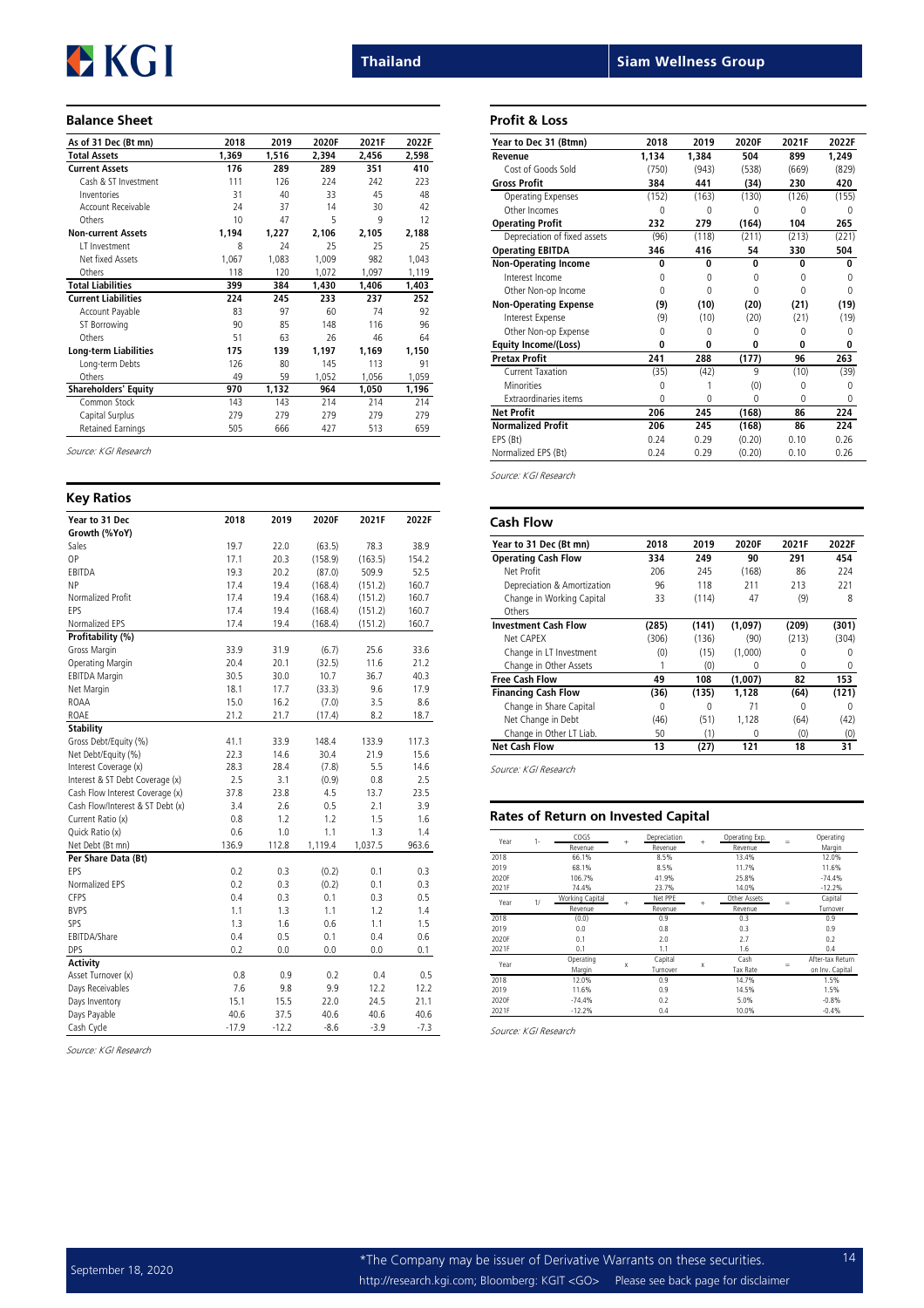

### Siam Wellness Group – Recommendation & target price history

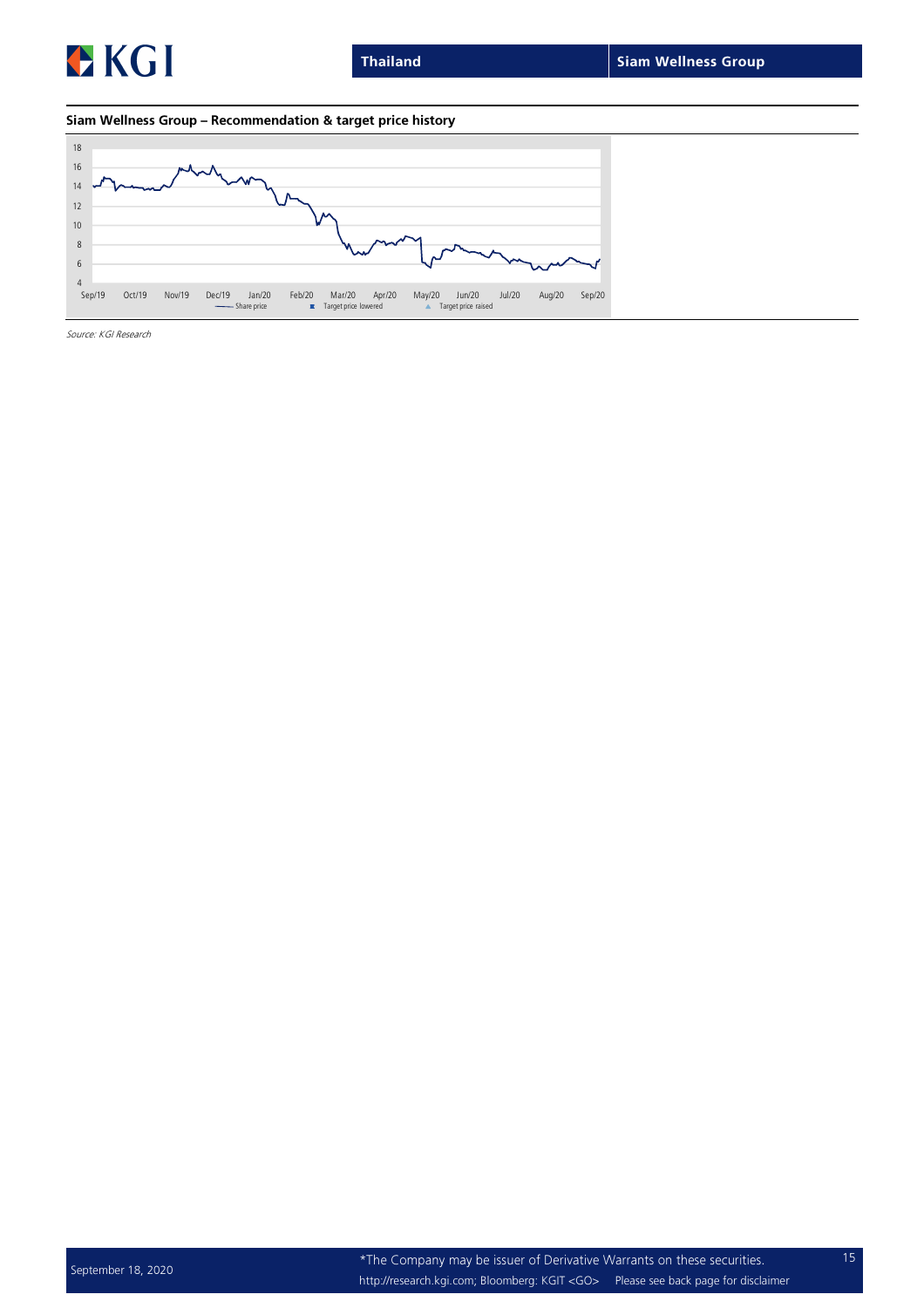## Corporate Governance Report of Thai Listed Companies

|              | Companies with Excellent CG Scoring |              |                                           |              |                       |  |
|--------------|-------------------------------------|--------------|-------------------------------------------|--------------|-----------------------|--|
| <b>Stock</b> | Company name                        | <b>Stock</b> | Company name                              | <b>Stock</b> | Company name          |  |
|              |                                     |              |                                           |              |                       |  |
| <b>EGCO</b>  | ELECTRICITY GENERATING              | <b>KTB</b>   | KRUNG THAI BANK                           | <b>TISCO</b> | TISCO FINANCIAL GROUP |  |
| <b>KBANK</b> | KASIKORNBANK                        | <b>RATCH</b> | RATCHABURI ELECTRICITY GENERATING HOLDING |              |                       |  |
| <b>KKP</b>   | KIATNAKIN BANK                      | <b>SCB</b>   | THE SIAM COMMERCIAL BANK                  |              |                       |  |

| <b>Stock</b> | Company name |  |
|--------------|--------------|--|

## Companies with Very Good CG Scoring

| <b>Stock</b>  | Company name               | Stock         | Company name               | Stock        | Company name                           |
|---------------|----------------------------|---------------|----------------------------|--------------|----------------------------------------|
|               |                            |               |                            |              |                                        |
| <b>ADVANC</b> | ADVANCED INFO SERVICE      | <b>ERW</b>    | THE ERAWAN GROUP           | <b>SCC</b>   | THE SIAM CEMENT                        |
| <b>AOT</b>    | AIRPORTS OF THAILAND       | <b>GFPT</b>   | GFPT                       | <b>SPALI</b> | SUPALAI                                |
| <b>AP</b>     | ASIAN PROPERTY DEVELOPMENT | <b>IFEC</b>   | INTER FAR EAST ENGINEERING | <b>STEC</b>  | SINO-THAI ENGINEERING AND CONSTRUCTION |
| <b>BBL</b>    | <b>BANGKOK BANK</b>        | <b>LPN</b>    | L.P.N. DEVELOPMENT         | <b>SVI</b>   | <b>SVI</b>                             |
| <b>BH</b>     | BUMRUNGRAD HOSPITAL        | <b>MINT</b>   | MINOR INTERNATIONAL        | <b>TASCO</b> | TIPCO ASPHALT                          |
| <b>BIGC</b>   | <b>BIG C SUPERCENTER</b>   | <b>PS</b>     | PRUKSA REAL ESTATE         | <b>TCAP</b>  | THANACHART CAPITAL                     |
| <b>CK</b>     | CH. KARNCHANG              | <b>QH</b>     | QUALITY HOUSES             | <b>TMB</b>   | TMB BANK                               |
| <b>CPALL</b>  | CP ALL                     | <b>ROBINS</b> | ROBINSON DEPARTMENT STORE  | <b>TRUE</b>  | TRUE CORPORATION                       |
| <b>CPN</b>    | CENTRAL PATTANA            | <b>RS</b>     | <b>RS</b>                  |              |                                        |
| <b>DRT</b>    | DIAMOND ROOFING TILES      | <b>SAMART</b> | SAMART CORPORATION         |              |                                        |

## Companies with Good CG Scoring

| <b>Stock</b>  | Company name        | <b>Stock</b> | Company name            | Stock        | Company name                   |  |  |  |
|---------------|---------------------|--------------|-------------------------|--------------|--------------------------------|--|--|--|
| <b>CENTEL</b> | CENTRAL PLAZA HOTEL | <b>HMPRO</b> | HOME PRODUCT CENTER     | <b>MAKRO</b> | SIAM MAKRO                     |  |  |  |
| <b>DCC</b>    | DYNASTY CERAMIC     | <b>ILINK</b> | INTERLINK COMMUNICATION |              | <b>MODERN</b> MODERNFORM GROUP |  |  |  |
| GL            | <b>GROUP LEASE</b>  | <b>KTC</b>   | <b>KRUNGTHAI CARD</b>   | <b>TRT</b>   | TIRATHAI                       |  |  |  |
| <b>GLOW</b>   | <b>GLOW ENERGY</b>  | <b>MAJOR</b> | MAJOR CINEPLEX GROUP    | <b>TVO</b>   | THAI VEGETABLE OIL             |  |  |  |

#### Companies classified Not in the three highest score groups

| <b>Stock</b> | Company name                   | Stock         | Company name                | <b>Stock</b> | Company name                   |
|--------------|--------------------------------|---------------|-----------------------------|--------------|--------------------------------|
|              |                                |               |                             |              |                                |
| AAV          | ASIA AVIATION                  | <b>CHG</b>    | CHULARAT HOSPITAL           | <b>NOK</b>   | <b>NOK AIRLINES</b>            |
| <b>ANAN</b>  | ANANDA DEVELOPMENT             | <b>CKP</b>    | CK POWER                    | <b>PACE</b>  | PACE DEVELOPMENT CORPORATION   |
| <b>BA</b>    | <b>BANGKOK AIRWAYS</b>         | <b>DTAC</b>   | TOTAL ACCESS COMMUNICATION  | <b>SAWAD</b> | SRISAWAD POWER 1979            |
| <b>BCH</b>   | <b>BANGKOK CHAIN HOSPITAL</b>  | <b>GLOBAL</b> | SIAM GLOBAL HOUSE           | <b>TMT</b>   | THAI METAL TRADE               |
| <b>BDMS</b>  | BANGKOK DUSIT MEDICAL SERVICES | <b>GPSC</b>   | <b>GLOBAL POWER SYNERGY</b> | <b>TPCH</b>  | TPC POWER HOLDING              |
| <b>BEM</b>   | BANGKOK EXPRESSWAY AND METRO   | <b>GUNKUL</b> | GUNKUL ENGINEERING          | <b>WHA</b>   | WHA CORPORATION                |
| <b>BJCHI</b> | BJC HEAVY INDUSTRIES           | LPH           | LADPRAO GENERAL HOSPITAL    | <b>WORK</b>  | <b>WORKPOINT ENTERTAINMENT</b> |
| <b>CBG</b>   | CARABAO GROUP                  | <b>MTLS</b>   | MUANGTHAI LEASING           |              |                                |

#### Source: www.thai-iod.com

Disclaimer: The disclosure of the survey result of the Thai Institute of Directors Association ("IOD") regarding corporate governance is made pursuant to the policy of the Office of the Securities and Exchange Commission. The survey of the IOD is based on the information of a company listed on the Stock Exchange of Thailand and the Market for Alternative Investment disclosed to the public and able to be accessed by a general public investor. The result, therefore, is from the perspective of a third party. It is not an assessment of operation and is not based on inside information. The survey result is as of the date appearing in the Corporate Governance Report of Thai Listed Companies. As a result, the survey result may be changed after that date or when there is any change to the relevant information. Nevertheless, KGI Securities (Thailand) Public Company Limited (KGI) does not confirm, verify, or certify the accuracy and completeness of such survey result.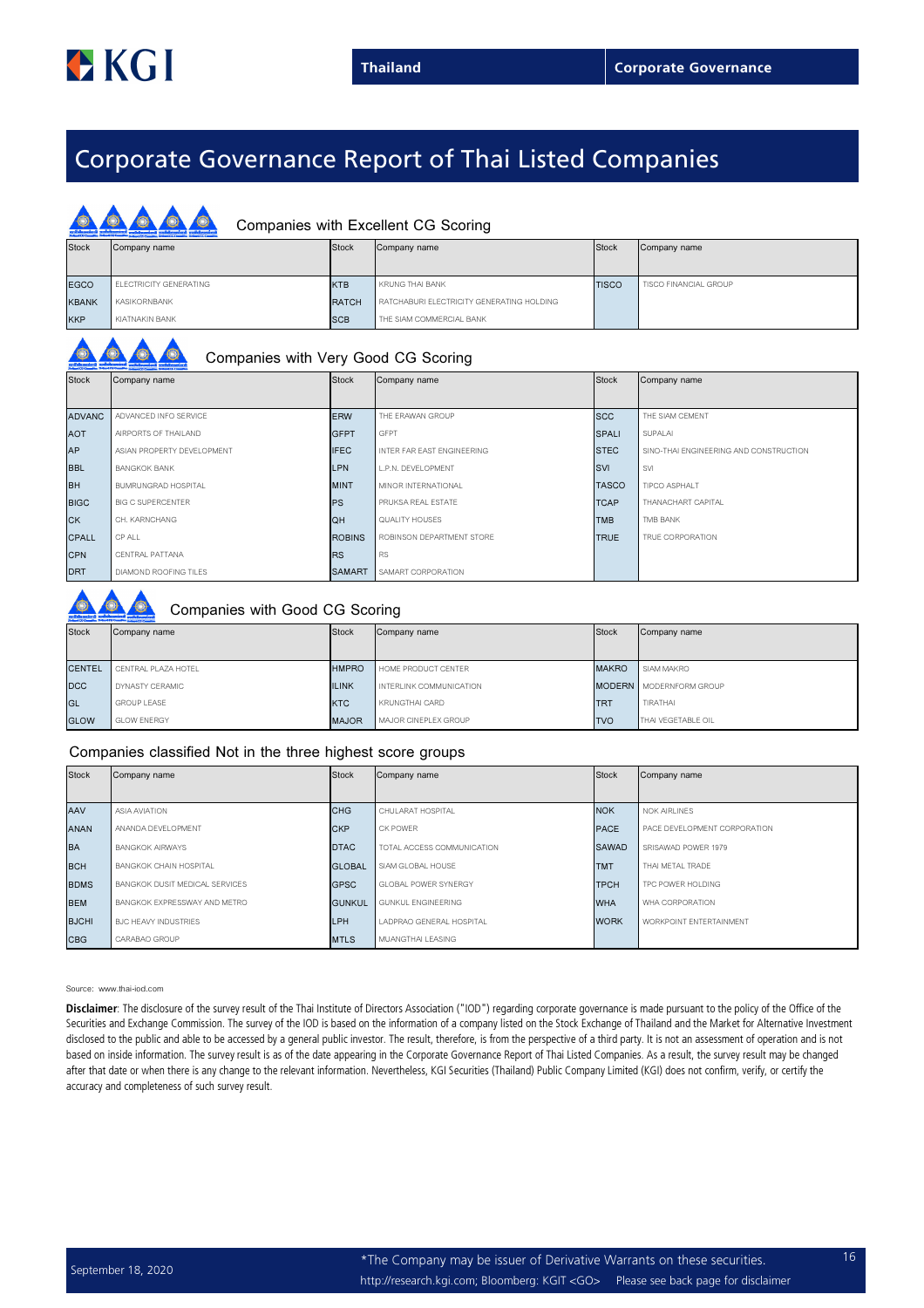## Anti-corruption Progress Indicator

#### Level 5: Extended

| <b>Stock</b> | Company name    | Stock      | Company name    | Stock | Company name |
|--------------|-----------------|------------|-----------------|-------|--------------|
| <b>CPN</b>   | CENTRAL PATTANA | <b>SCC</b> | THE SIAM CEMENT |       |              |

### Level 4: Certified

| <b>Stock</b>  | Company name                        | Stock       | Company name               | Stock        | Company name          |
|---------------|-------------------------------------|-------------|----------------------------|--------------|-----------------------|
| <b>ADVANC</b> | ADVANCED INFO SERVICE               | <b>IFEC</b> | INTER FAR EAST ENGINEERING | <b>SVI</b>   | <b>SVI</b>            |
| <b>BBL</b>    | <b>BANGKOK BANK</b>                 |             | KASIKORNBANK               | <b>TCAP</b>  | THANACHART CAPITAL    |
| <b>DCC</b>    | DYNASTY CERAMIC                     | <b>KKP</b>  | KIATNAKIN BANK             | <b>TISCO</b> | TISCO FINANCIAL GROUP |
| <b>DRT</b>    | DIAMOND ROOFING TILES<br><b>KTB</b> |             | KRUNG THAI BANK            | <b>TMB</b>   | TMB BANK              |
| <b>EGCO</b>   | ELECTRICITY GENERATING              | <b>MINT</b> | MINOR INTERNATIONAL        |              |                       |
| <b>ERW</b>    | THE ERAWAN GROUP                    | <b>SCB</b>  | THE SIAM COMMERCIAL BANK   |              |                       |

#### Level 3: Established

| <b>Stock</b>  | Company name                   | Stock        | Company name                   | Stock         | Company name                              |
|---------------|--------------------------------|--------------|--------------------------------|---------------|-------------------------------------------|
| AAV           | ASIA AVIATION                  | <b>DTAC</b>  | TOTAL ACCESS COMMUNICATION     | <b>PACE</b>   | PACE DEVELOPMENT CORPORATION              |
| <b>ANAN</b>   | ANANDA DEVELOPMENT             | <b>GFPT</b>  | <b>GFPT</b>                    | <b>IPS</b>    | PRUKSA REAL ESTATE                        |
| AP            | ASIAN PROPERTY DEVELOPMENT     | GL           | <b>GROUP LEASE</b>             | <b>RATCH</b>  | RATCHABURI ELECTRICITY GENERATING HOLDING |
| <b>BA</b>     | <b>BANGKOK AIRWAYS</b>         | <b>GLOW</b>  | <b>GLOW ENERGY</b>             | <b>ROBINS</b> | ROBINSON DEPARTMENT STORE                 |
| <b>BDMS</b>   | BANGKOK DUSIT MEDICAL SERVICES | <b>GPSC</b>  | <b>GLOBAL POWER SYNERGY</b>    | <b>SAMART</b> | SAMART CORPORATION                        |
| <b>BIGC</b>   | <b>BIG C SUPERCENTER</b>       | <b>HMPRO</b> | HOME PRODUCT CENTER            | <b>SPALI</b>  | SUPALAI                                   |
| <b>BJCHI</b>  | <b>BJC HEAVY INDUSTRIES</b>    | <b>KTC</b>   | KRUNGTHAI CARD                 | <b>STEC</b>   | SINO-THAI ENGINEERING AND CONSTRUCTION    |
| <b>CENTEL</b> | CENTRAL PLAZA HOTEL            | <b>LPN</b>   | L.P.N. DEVELOPMENT             | <b>TASCO</b>  | TIPCO ASPHALT                             |
| <b>CHG</b>    | CHULARAT HOSPITAL              | <b>MAKRO</b> | SIAM MAKRO                     | <b>TMT</b>    | THAI METAL TRADE                          |
| <b>CK</b>     | CH. KARNCHANG                  |              | <b>MODERN</b> MODERNFORM GROUP | <b>TPCH</b>   | TPC POWER HOLDING                         |
| <b>CKP</b>    | CK POWER                       | <b>NOK</b>   | <b>NOK AIRLINES</b>            | <b>WHA</b>    | <b>NOK AIRLINES</b>                       |

#### Level 2: Declared

| Stock         | Stock<br>Company name |              | Company name                     | <b>Stock</b>    | Company name       |
|---------------|-----------------------|--------------|----------------------------------|-----------------|--------------------|
| <b>AOT</b>    | AIRPORTS OF THAILAND  |              | <b>GUNKUL</b> GUNKUL ENGINEERING | QH              | QUALITY HOUSES     |
| <b>BH</b>     | BUMRUNGRAD HOSPITAL   | <b>ILINK</b> | INTERLINK COMMUNICATION          | TR <sup>-</sup> | TIRATHAI           |
| <b>GLOBAL</b> | SIAM GLOBAL HOUSE     | <b>MTLS</b>  | MUANGTHAI LEASING                | <b>TVO</b>      | THAI VEGETABLE OIL |

#### Level 1: Committed

| <b>Stock</b> | <b>Stock</b><br>Company name |           | Company name | <b>Stock</b> | Company name        |
|--------------|------------------------------|-----------|--------------|--------------|---------------------|
| <b>CBG</b>   | CARABAO GROUP                | <b>RS</b> | - 75         | <b>SAWAD</b> | SRISAWAD POWER 1979 |
| <b>MAJOR</b> | MAJOR CINEPLEX GROUP         |           |              |              |                     |

#### No progress

| <b>Stock</b> | Company name                               |              | Company name             | <b>Stock</b> | Company name            |
|--------------|--------------------------------------------|--------------|--------------------------|--------------|-------------------------|
| <b>BCH</b>   | <b>BANGKOK CHAIN HOSPITAL</b>              | <b>CPALL</b> | CP ALL                   | <b>WORK</b>  | WORKPOINT ENTERTAINMENT |
| <b>BEM</b>   | <b>LPH</b><br>BANGKOK EXPRESSWAY AND METRO |              | LADPRAO GENERAL HOSPITAL |              |                         |

Source: www.cgthailand.org

Disclaimer: The disclosure of the Anti-Corruption Progress Indicators of a listed company on the Stock Exchange of Thailand, which is assessed by the relevant institution as disclosed by the Office of the Securities and Exchange Commission, is made in order to comply with the policy and sustainable development plan for the listed companies. The relevant institution made this assessment based on the information received from the listed company, as stipulated in the form for the assessment of Anti-corruption which refers to the Annual Registration Statement (Form 56-1), Annual Report (Form 56-2), or other relevant documents or reports of such listed company . The assessment result is therefore made from the perspective of a third party. It is not an assessment of operation and is not based on any inside information. Since this assessment is only the assessment result as of the date appearing in the assessment result, it may be changed after that date or when there is any change to the relevant information. Nevertheless, KGI Securities (Thailand) Public Company Limited (KGI) does not confirm, verify, or certify the accuracy and completeness of the assessment result.